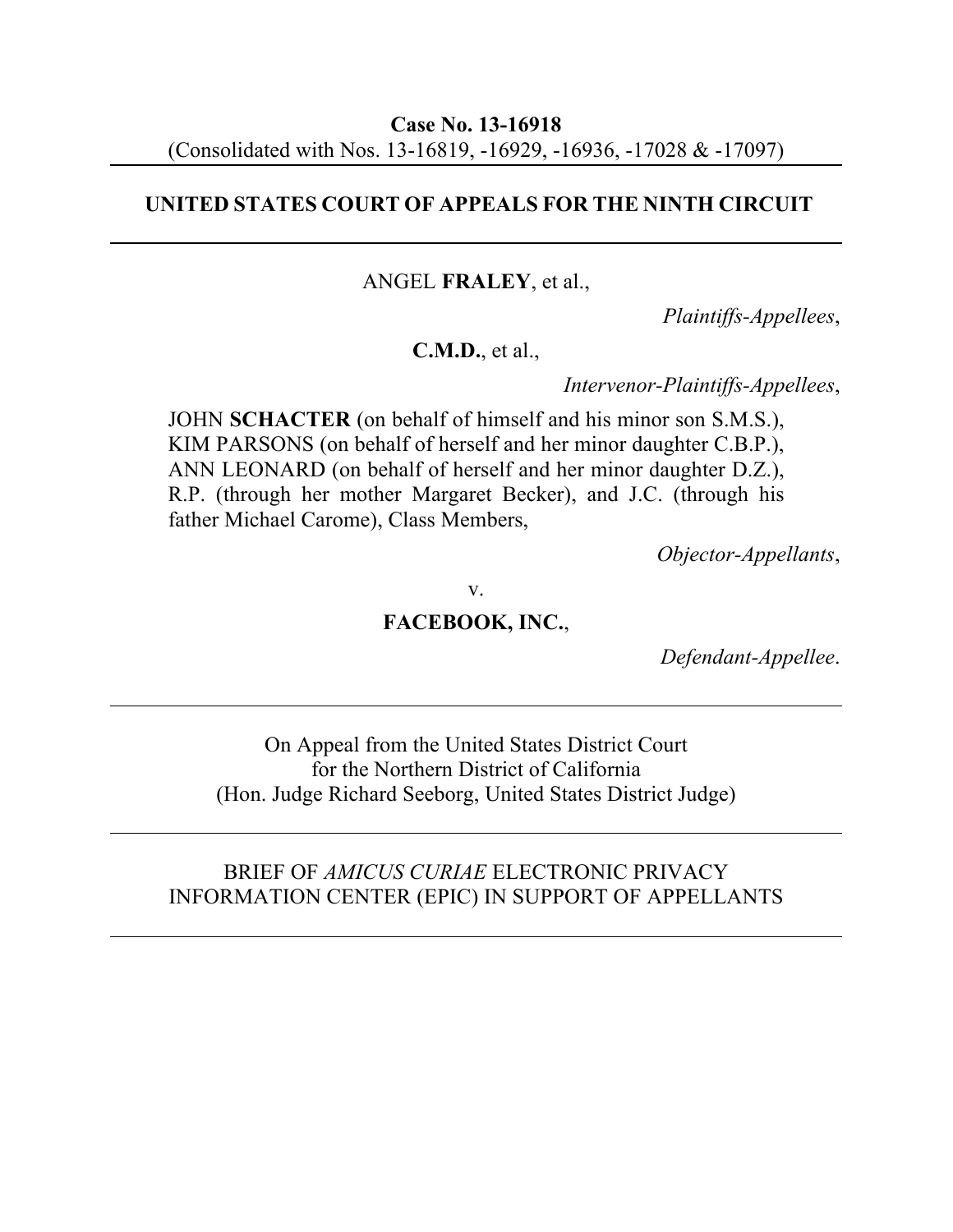Marc Rotenberg *Counsel of Record* Alan Butler\* Julia Horwitz\*\* Electronic Privacy Information Center 1718 Connecticut Ave. NW, Suite 200 Washington, DC 20009 (202) 483-1140

February 20, 2014

 $*$  Mr. Butler is admitted to practice in the State of California and the District of Columbia.

<sup>\*\*</sup> Ms. Horwitz is admitted to practice in the State of Maryland and the District of Columbia.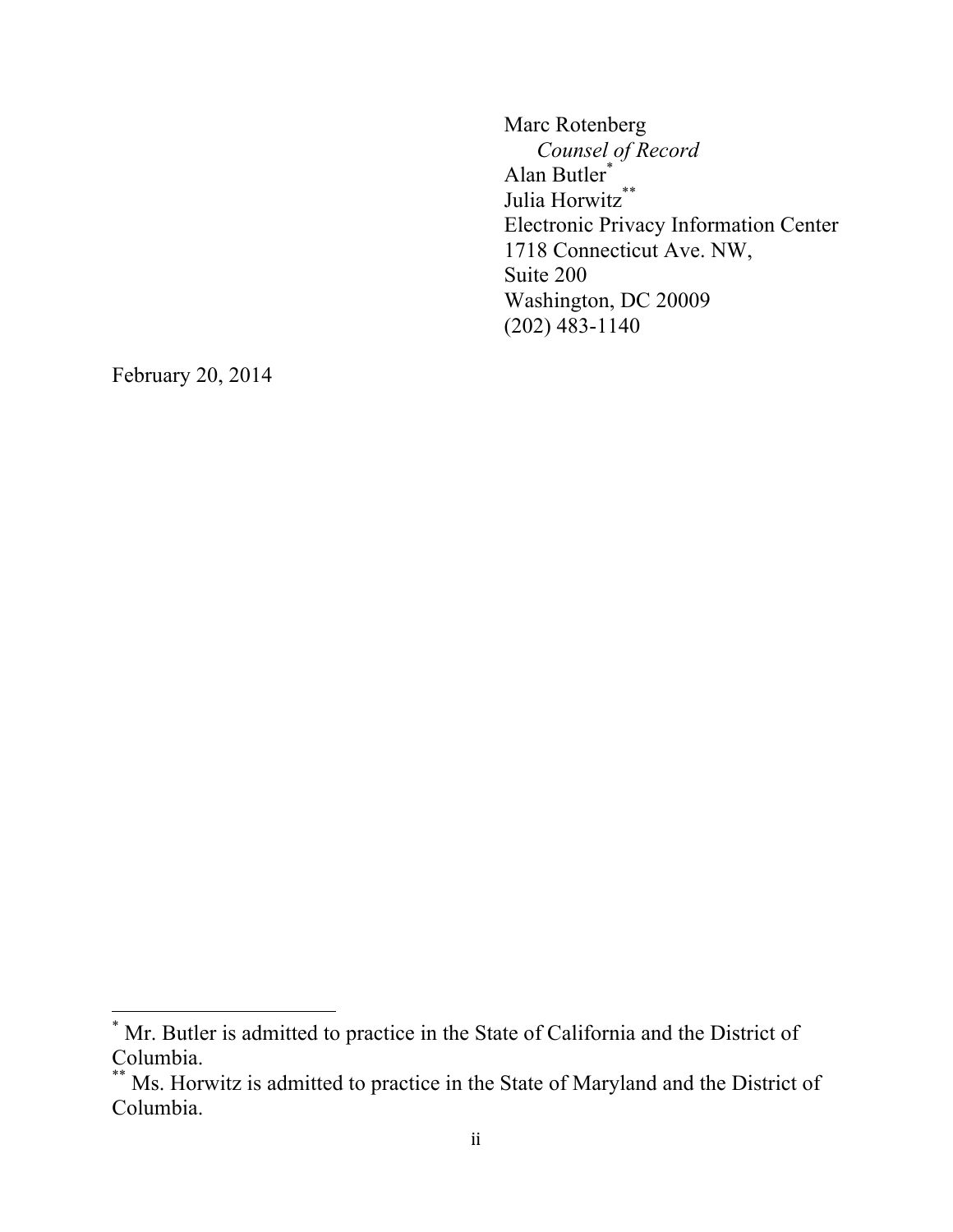# **CORPORATE DISCLOSURE STATEMENT**

Pursuant to Fed. R. App. P. 26.1 and 29(c), *Amicus Curiae* Electronic Privacy Information Center ("EPIC") is a District of Columbia corporation with no parent corporation. No publicly held company owns 10% or more of EPIC stock.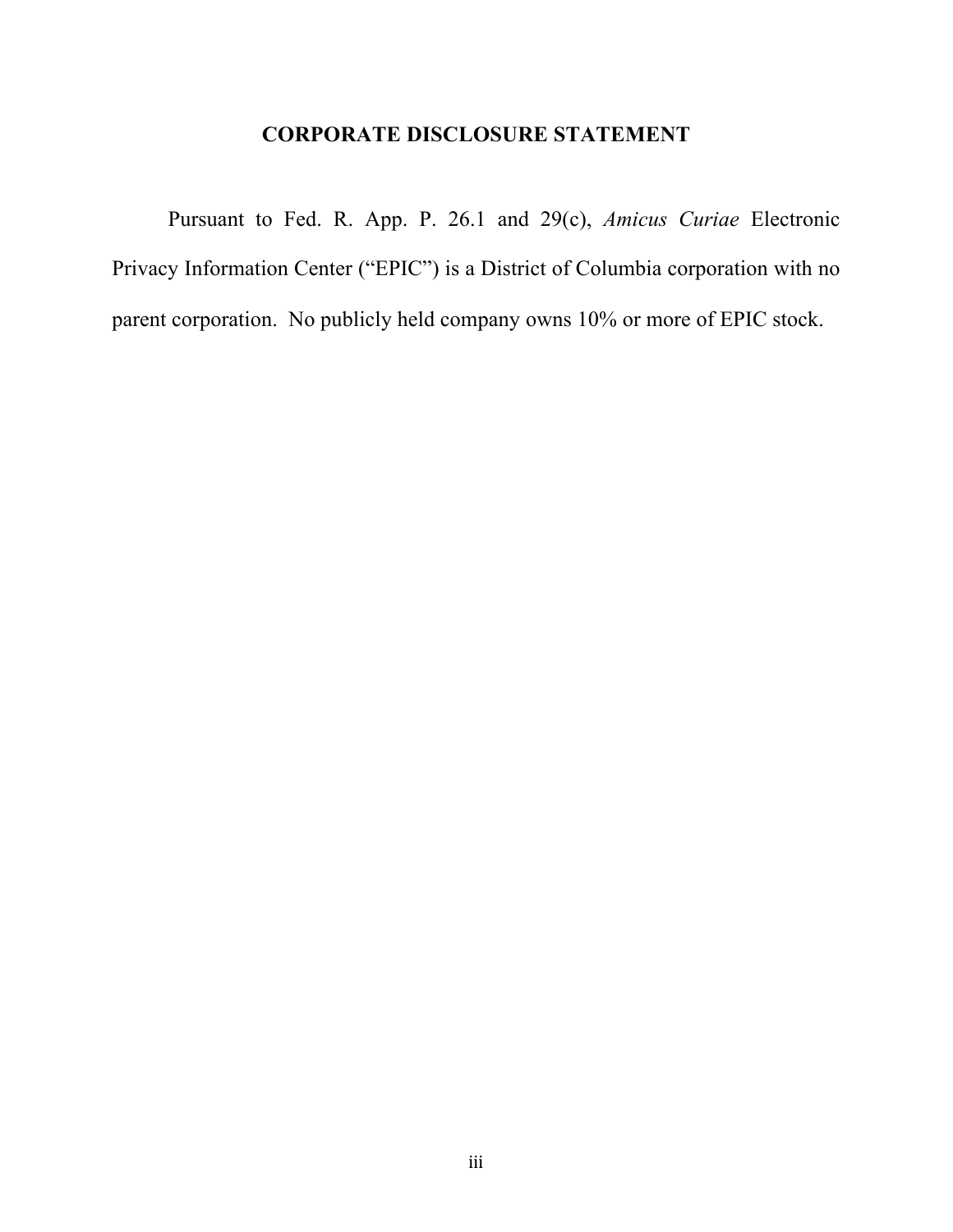# **TABLE OF CONTENTS**

| The Tort of Misappropriation Is the Cornerstone of Modern Privacy<br>I.                                                                         |
|-------------------------------------------------------------------------------------------------------------------------------------------------|
| A. In 1903 the State of New York Established the First Modern Privacy Law<br>Following the Misuse of a Minor's Image for Commercial Purposes  3 |
| B. Social Network Services Seek to Extract Commercial Value from Minor                                                                          |
| C. Remarkably, the Proposed Settlement Would Allow Defendant Facebook                                                                           |
| II. The Authorization of Unlawful Conduct is Just One of Several                                                                                |
| A. The Settlement Fails to Comply with Requirements Arising From a Prior<br>Order Against Defendant Facebook Set Out by the Federal Trade       |
| B. The Settlement Fails to Comply With Federal Trade Commission's                                                                               |
| C. The Settlement Adopts the Fiction of "Deemed Consent" to Allow the                                                                           |
| D. The Settlement Would Establish No Meaningful New Safeguards for                                                                              |
| E. The Settlement Fails to Allocate Cy Pres Funds to Consumer Privacy                                                                           |
| III. Chief Justice Roberts Expressed Wide-ranging Concerns About a<br>Similar Settlement Arising in a Similar Consumer Privacy Case This        |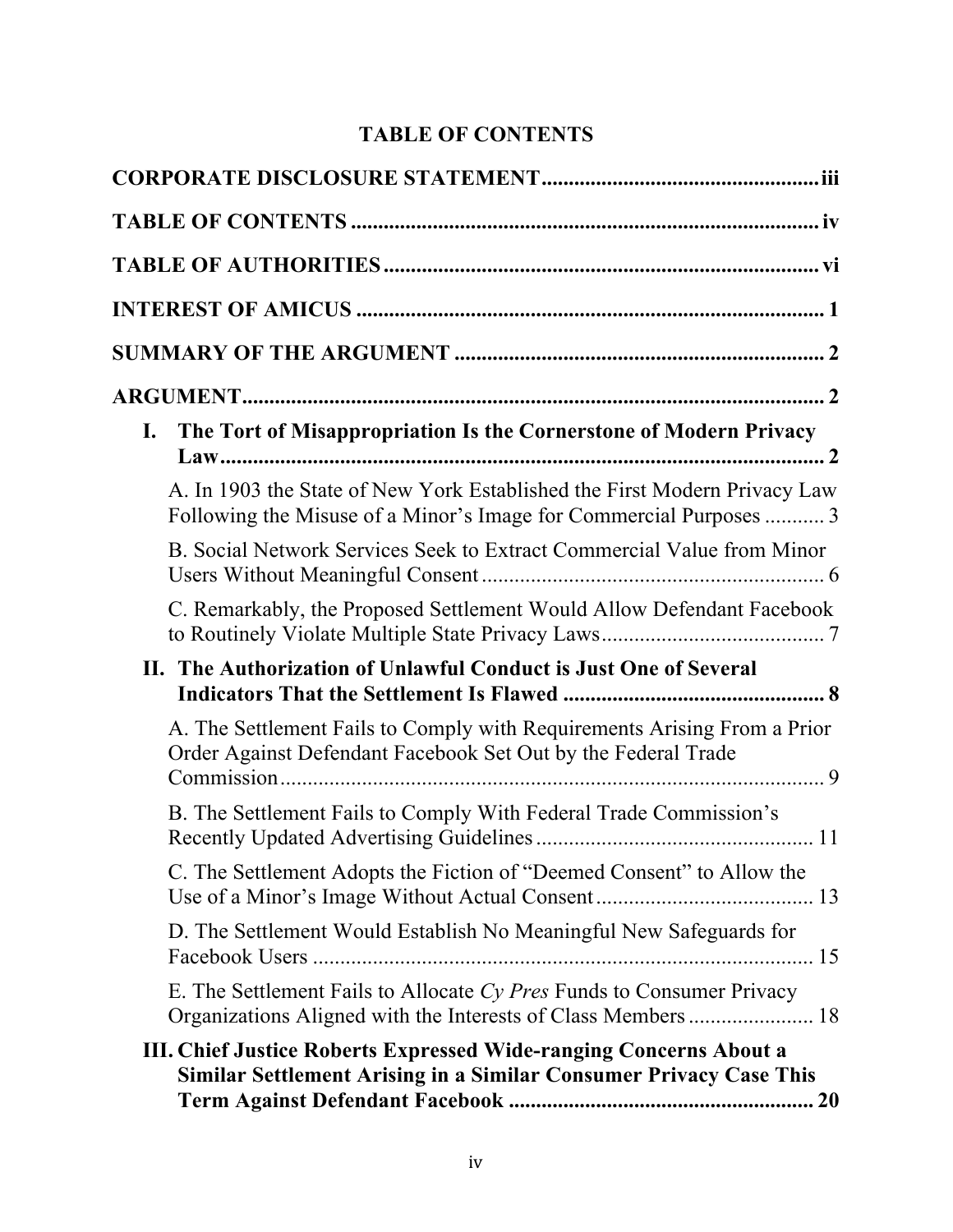| A. Many of the "Fundamental Concerns" That Chief Justice Roberts<br>Identified in the <i>Lane</i> Settlement Are Present in the <i>Fraley</i> Settlement 21 |    |
|-------------------------------------------------------------------------------------------------------------------------------------------------------------|----|
| B. The Ninth Circuit Has Previously Expressed Concern About the Selection<br>of Cy Pres Beneficiaries Not Aligned with the Interests of Silent Class        | 25 |
| IV. Amici EPIC and Others Have Actively Sought to Improve the<br><b>Settlement Terms But Still Conclude That the Final Settlement is</b>                    |    |
|                                                                                                                                                             |    |
|                                                                                                                                                             |    |
|                                                                                                                                                             |    |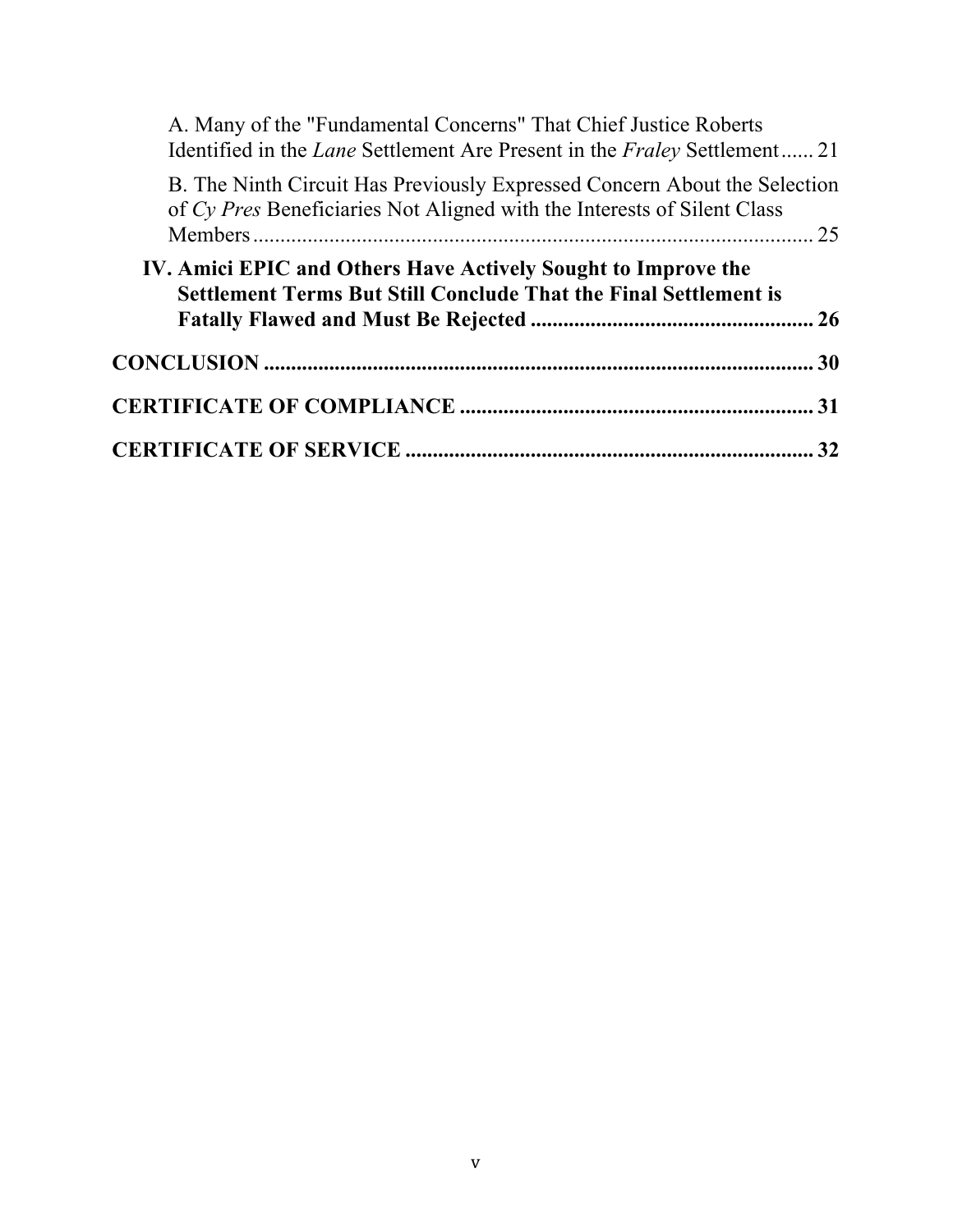# **TABLE OF AUTHORITIES**

# **CASES**

| Dennis v. Kellogg Co., No. 11-55674, 2012 WL 2870128 (9th Cir. 2012) 18, 25 |  |
|-----------------------------------------------------------------------------|--|
| In re Google Buzz Privacy Litigation, No. 10-672, 2011 WL 7460099           |  |
| In re Google Buzz Privacy Litigation, No. 10-672, 2011 WL 7460099           |  |
|                                                                             |  |
|                                                                             |  |
| Mirfasihi v. Fleet Mortgage, No. 01-722, 2007 WL 2066503                    |  |
|                                                                             |  |
| Roberson v. Rochester Folding Box Co., 171 N.Y. 538, 64 N.E. 442            |  |
| Six (6) Mexican Workers v. Ariz. Citrus Growers, 904 F.2d 1301              |  |
| <b>STATUTES</b>                                                             |  |
|                                                                             |  |
|                                                                             |  |
|                                                                             |  |
|                                                                             |  |
|                                                                             |  |
|                                                                             |  |
|                                                                             |  |
|                                                                             |  |
|                                                                             |  |
|                                                                             |  |
|                                                                             |  |
|                                                                             |  |
|                                                                             |  |
|                                                                             |  |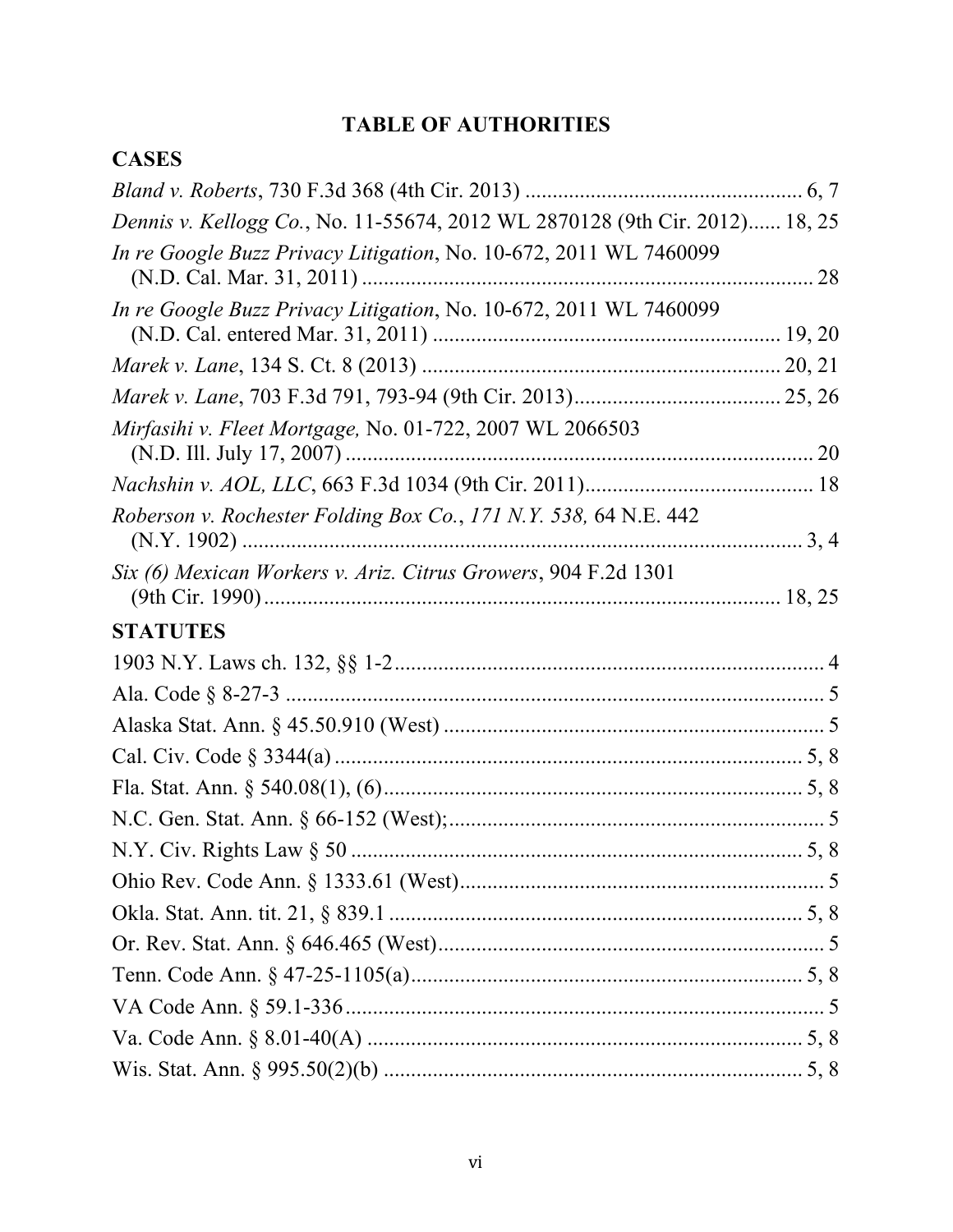# **OTHER AUTHORITIES**

| Barbara Ortutay, Facebook faces opposition to privacy settlement, Associated                                                                   |    |
|------------------------------------------------------------------------------------------------------------------------------------------------|----|
| Cecilia Kang, Parents Resume Privacy Fight vs. Facebook Over Use of                                                                            |    |
| danah boyd, It's Complicated: the Social Lives of Networked Teens, Yale                                                                        |    |
| EPIC, Comments to the Federal Trade Commision, In re Facebook, Inc.,                                                                           | 22 |
| EPIC, Privacy Groups File Objection to Proposed Google Buzz Settlement                                                                         | 19 |
| Erin Egan, <i>Proposed Statement to our Governing Documents</i> , Facebook                                                                     |    |
|                                                                                                                                                |    |
|                                                                                                                                                |    |
| Fed. Trade Comm'n, Protecting Consumer Privacy in an Era of Rapid<br>. 14                                                                      |    |
| Guidelines Concerning the Use of Endorsements and Testimonials,                                                                                |    |
| Jessica Guynn, Facebook Social Ads Settlement Under Fire from                                                                                  |    |
| Julie Cohen, Examined Lives: Informational Privacy and the Subject as                                                                          |    |
| Karen Gullo, Facebook Advertising Settlement Challenged by Consumer                                                                            |    |
| Letter from Campaign for a Commercial-Free Childhood to the United<br>States Court of Appeals for the Ninth Circuit (Feb. 12, 2014)  15, 16    |    |
| Letter from David Vladeck, Director, Fed. Trade Comm'n, Bureau of<br>Consumer Protection, to Marc Rotenberg, Director, EPIC (Jan. 14, 2010) 22 |    |
| Letter from Donald S. Clark, Secretary, Fed. Trade Comm'n, to                                                                                  |    |
| Letter from EPIC et al. to the Honorable Lucy H. Koh (Jul. 11, 2012)  26, 28                                                                   |    |
| Letter from Marc Rotenberg, Executive Director, EPIC to the Honorable                                                                          |    |
| Letter from Marc Rotenberg, President, EPIC to the Honorable Richard G.                                                                        |    |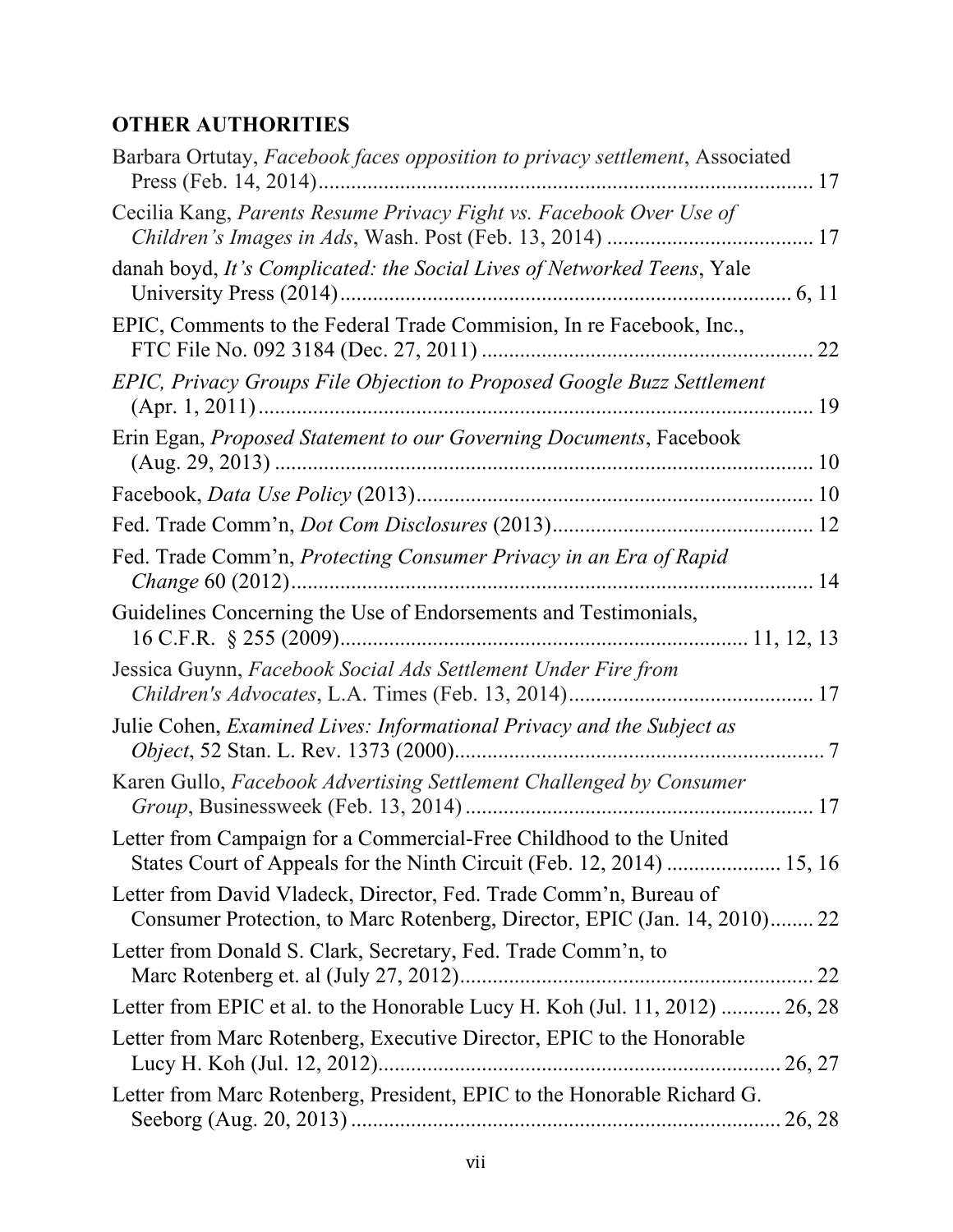| Michael Loatman, MacArthur Foundation to Decline Facebook Settlement                                                                       |    |
|--------------------------------------------------------------------------------------------------------------------------------------------|----|
| Press Release, Fed. Trade Comm'n, Facebook Settles FTC Charges That It<br>Deceived Consumers By Failing To Keep Privacy Promises (Nov. 29, |    |
|                                                                                                                                            | 10 |
|                                                                                                                                            |    |
|                                                                                                                                            |    |
| Richard H. Thaler and Cass R. Sunstein, <i>Nudge: Improving Decisions About</i>                                                            |    |
| Stutzman, Gross, and Acquisti, Silent Listeners, 4 J. of Privacy &                                                                         | 11 |
|                                                                                                                                            |    |
| Vindu Goel, Facebook Deal on Privacy Is Under Attack, N.Y. Times, Feb.                                                                     | 16 |
| Yabing Lui, et al., Analyzing Facebook Privacy Settings: User Expectations                                                                 | 14 |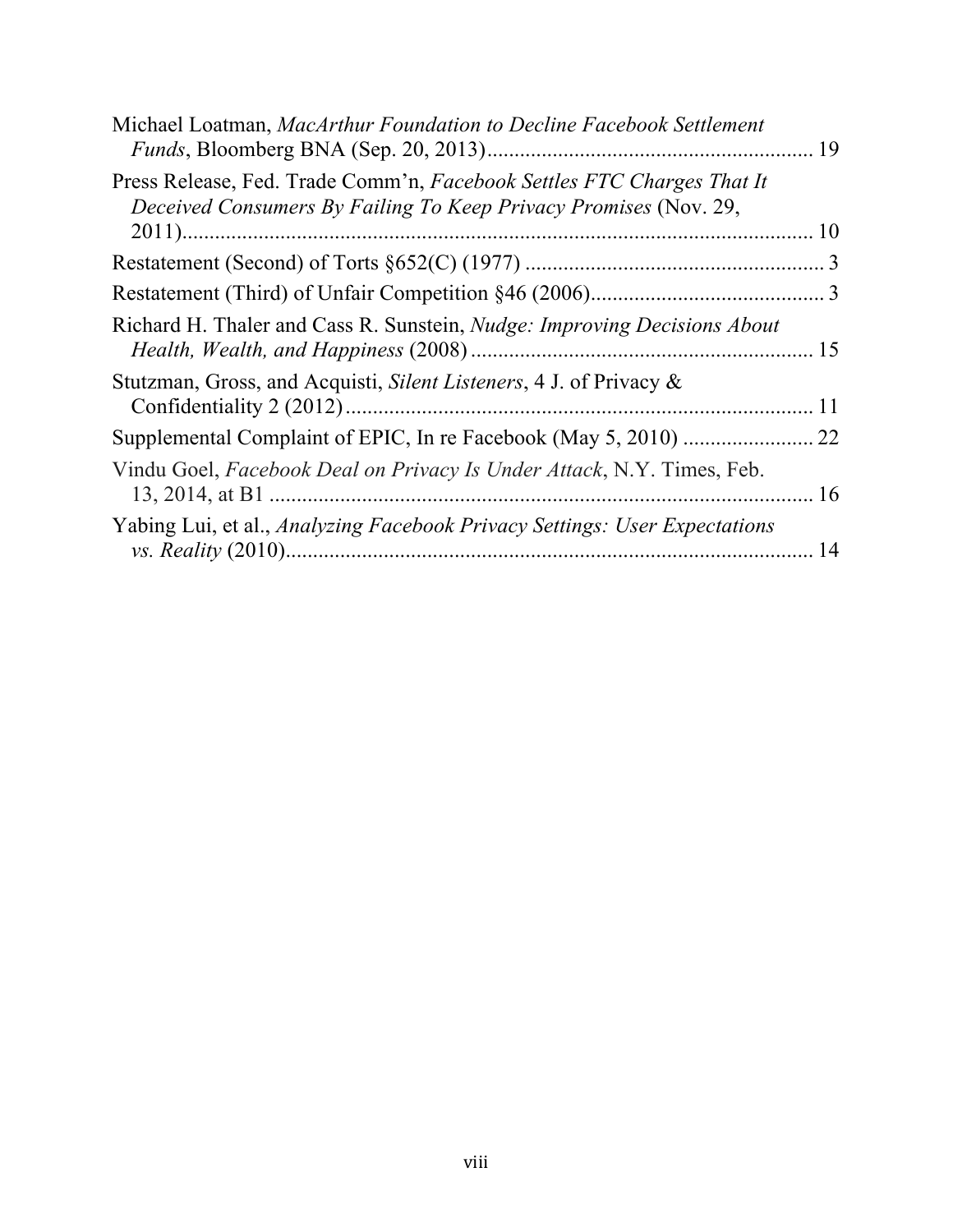#### **INTEREST OF AMICUS**

The Electronic Privacy Information Center ("EPIC") is a public interest research center in Washington, D.C., established in 1994 to focus public attention on emerging civil liberties issues and to protect privacy, the First Amendment, and other Constitutional values.<sup>1</sup> EPIC maintains two of the most popular web sites in the world concerning privacy – epic.org and privacy.org – and routinely advocates for consumer privacy in matters before the Federal Trade Commission ("FTC") and the US Congress.

EPIC is interested in this case for three reasons. First, EPIC and a coalition of consumer privacy organizations are responsible for the 2011 consent order between the FTC and defendant Facebook concerning the protection of consumer privacy that is impacted by this settlement. Second, EPIC has routinely advised courts in consumer privacy class actions to help ensure that the settlement is aligned with the purpose of the litigation and that the *cy pres* allocations advance the interests of class members. Third, in *Marek v. Lane*, a case that bears a striking similarity to the matter currently before this court, Chief Justice John Roberts

<sup>&</sup>lt;sup>1</sup> Counsel for Objector-Appellants, Intervenor-Plaintiffs-Appellees, and Defendant-Appellees consented to the filing of EPIC's *amicus* brief, but counsel for Plainiffs-Appellees did not respond to our request for consent. EPIC has submitted a motion for leave to file contemporaneous with this brief pursuant to Fed. R. App. P. 29(b). In accordance with Rule 29, the undersigned states that no monetary contributions were made for the preparation or submission of this brief, and this brief was not authored, in whole or in part, by counsel for a party.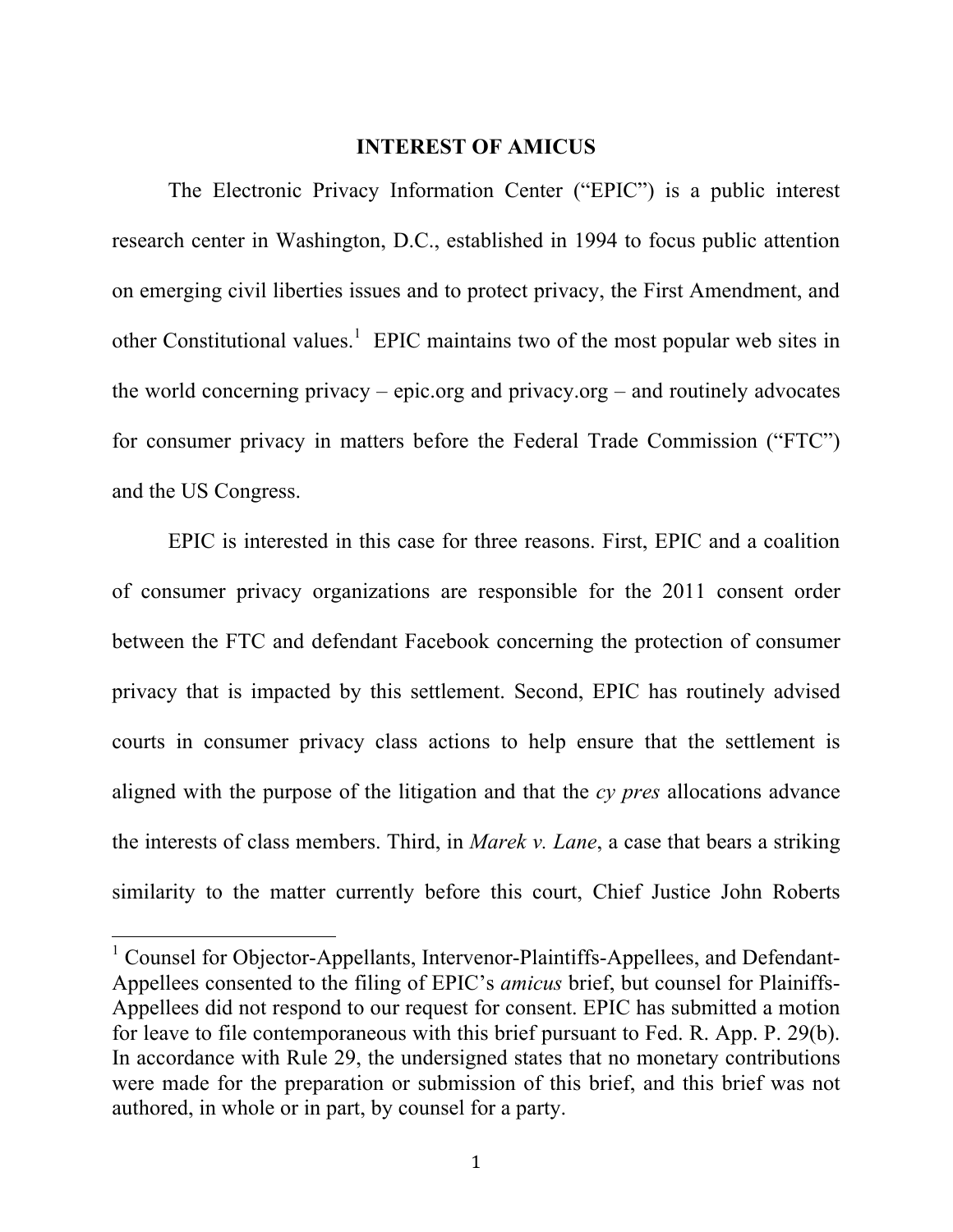expressed concerns that reflect views EPIC and others have expressed about class action settlements in consumer privacy cases.

#### **SUMMARY OF THE ARGUMENT**

The Amended Settlement Agreement ("Settlement") before the Court is deeply flawed. Not only does it allow the defendant company to continue engage in the conduct that was the basis for the initial lawsuit, it gives the company a right to violate the privacy laws of many states that seeks to limit the commercial exploitation of a child's image. The Settlement allows the company to disregard its obligations to the FTC arising from an earlier consent order as well as advertising guidelines intended to narrow the circumstances for commercial endorsement. *Amicus* EPIC has worked dutifully with other consumer privacy organizations to protect the privacy interests of Facebook users and to ensure that settlements in class action cases advance the underlying claims and are aligned with the interests of class members. But this Settlement fails that test for reasons expressed also by Chief Justice Roberts in a similar matter recently before this Court.

#### **ARGUMENT**

#### **I.The Tort of Misappropriation Is the Cornerstone of Modern Privacy Law**

The cornerstone of modern privacy law is the ability of the individual to determine when and under what circumstances their name or likeness will be used by another for commercial benefit. The tort of misappropriation provides, "One who appropriates to his own use or benefit the name or likeness of another is

2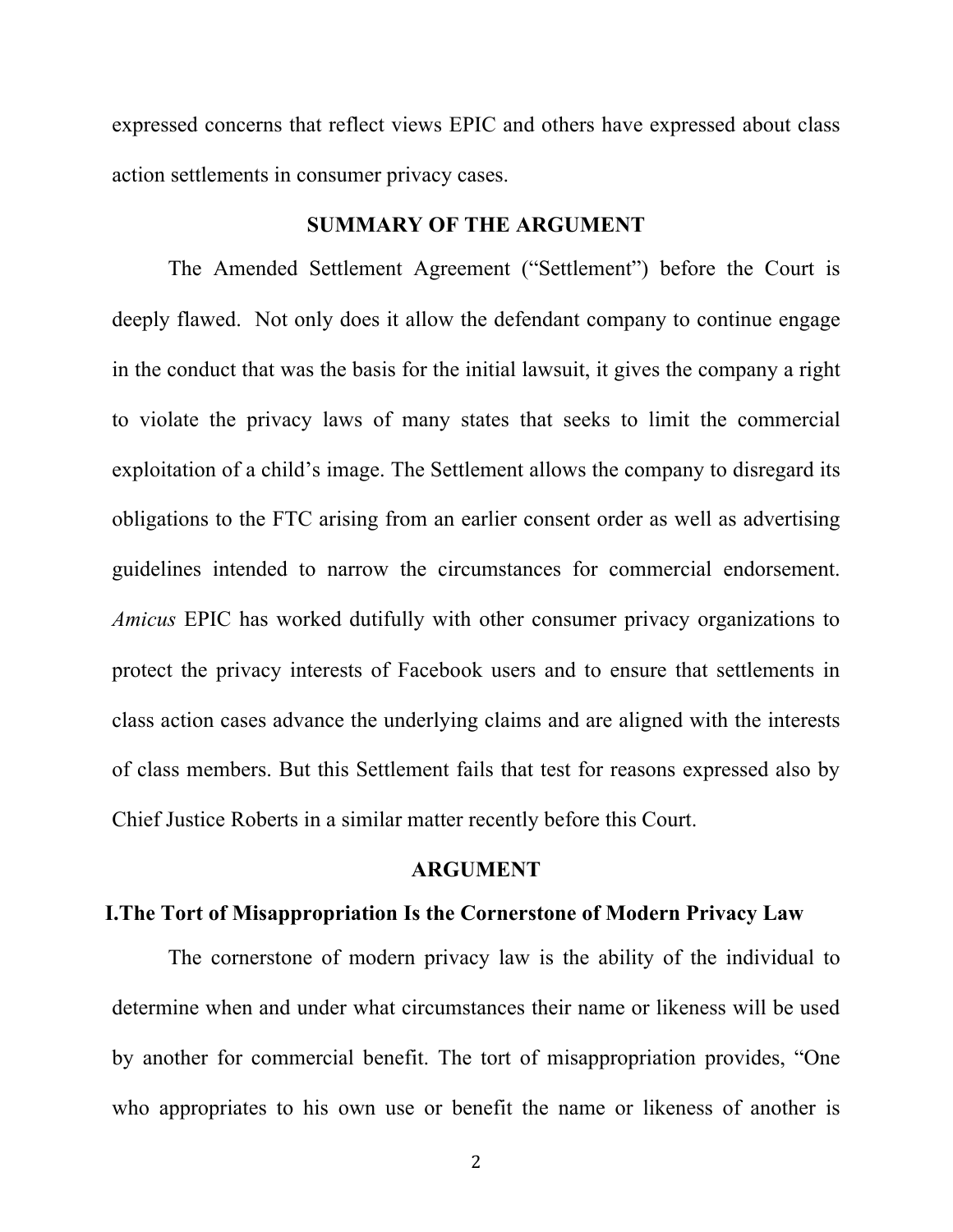subject to liability to the other for invasion of his privacy." Restatement (Second) of Torts §652(C) (1977). The right of publicity provides, "One who appropriates the commercial value of a person's identity by using without consent the person's name, likeness, or other indicia of identity for purposes of trade is subject to liability for the relief appropriate under the rules stated in [the Restatement of Unfair Competition]." Restatement (Third) of Unfair Competition §46 (2006).

Facebook's "Sponsored Stories" advertising technique seeks to take from the individual this key right and to routinely exploit a person's name and image for the company's own commercial gain. The fact that this technique is directed toward minor users of Facebook is of particular concern given the origins of the right at issue in this case.

#### **A. In 1903 the State of New York Established the First Modern Privacy Law Following the Misuse of a Minor's Image for Commercial Purposes**

The first, and arguably most influential, privacy tort case in the United States concerned the use of a minor child's image for a commercial purpose without consent. In *Roberson v. Rochester Folding Box Company*, the New York Court of Appeals considered a claim for invasion of privacy by a young woman whose image had been used without consent in 25,000 posters advertising flour from a flour manufacturer. 171 N.Y. 538*,* 64 N.E. 442 (N.Y. 1902). Above her image were the words "Flour of the Family" and below her image was the name of the business, "Franklin Mills Flour." (One could easily imagine a similar ad on a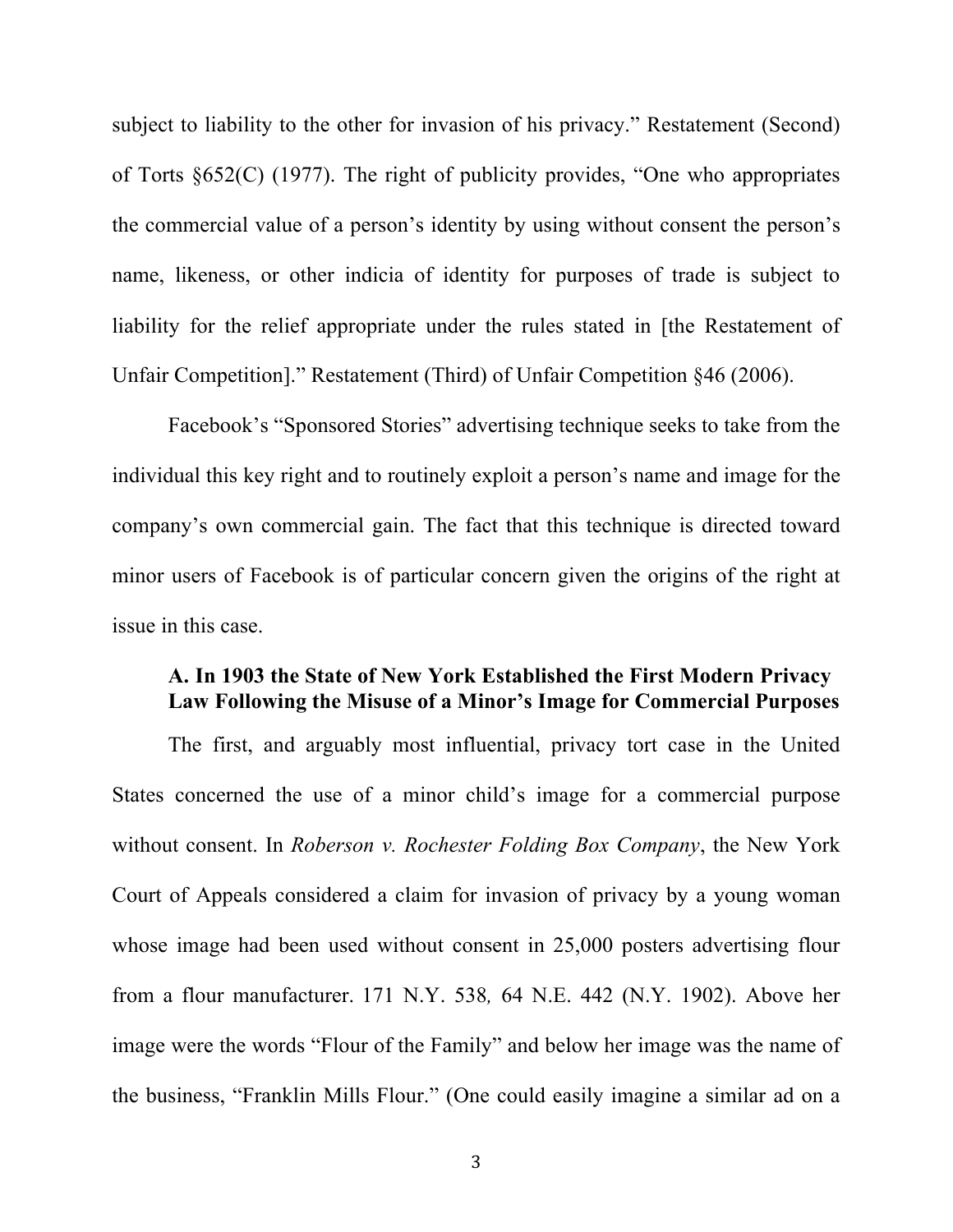Facebook page today with a caption for a product, the image of a Facebook user, and the name of the company receiving the endorsement.) The images of Miss Roberson, who was a minor at the time and had not consented to the use of her picture, were displayed publicly in stores, warehouses, saloons, and other public places. *Roberson,* 64 N.E. at 449. She charged that "her good name has been attacked, causing her great distress and suffering, both in body and mind." *Id*. Although the New York high court ultimately decided not to accept the novel legal claim, it did encourage the state assembly to do so: "The legislative body could very well interfere and arbitrarily provide that no one should be permitted for his own selfish purpose to use the picture or the name of another for advertising purposes without his consent. In such, event no embarrassment would result to the general body of the law, for the rule would be applicable only to cases provided for by the statute." *Id*. at 545.

Thus in 1903 the New York state assembly enacted a statutory right of privacy. 1903 N.Y. Laws ch. 132, §§ 1-2. The law provided that "[a] person, firm or corporation that uses for advertising purposes, or for the purposes of trade, the name, portrait or picture of any living person without having first obtained the written consent of such person, or if a minor of his or her parent or guardian, is guilty of a misdemeanor." *Id.* The New York state law is still in effect today, with very little modification. ("A person, firm or corporation that uses for advertising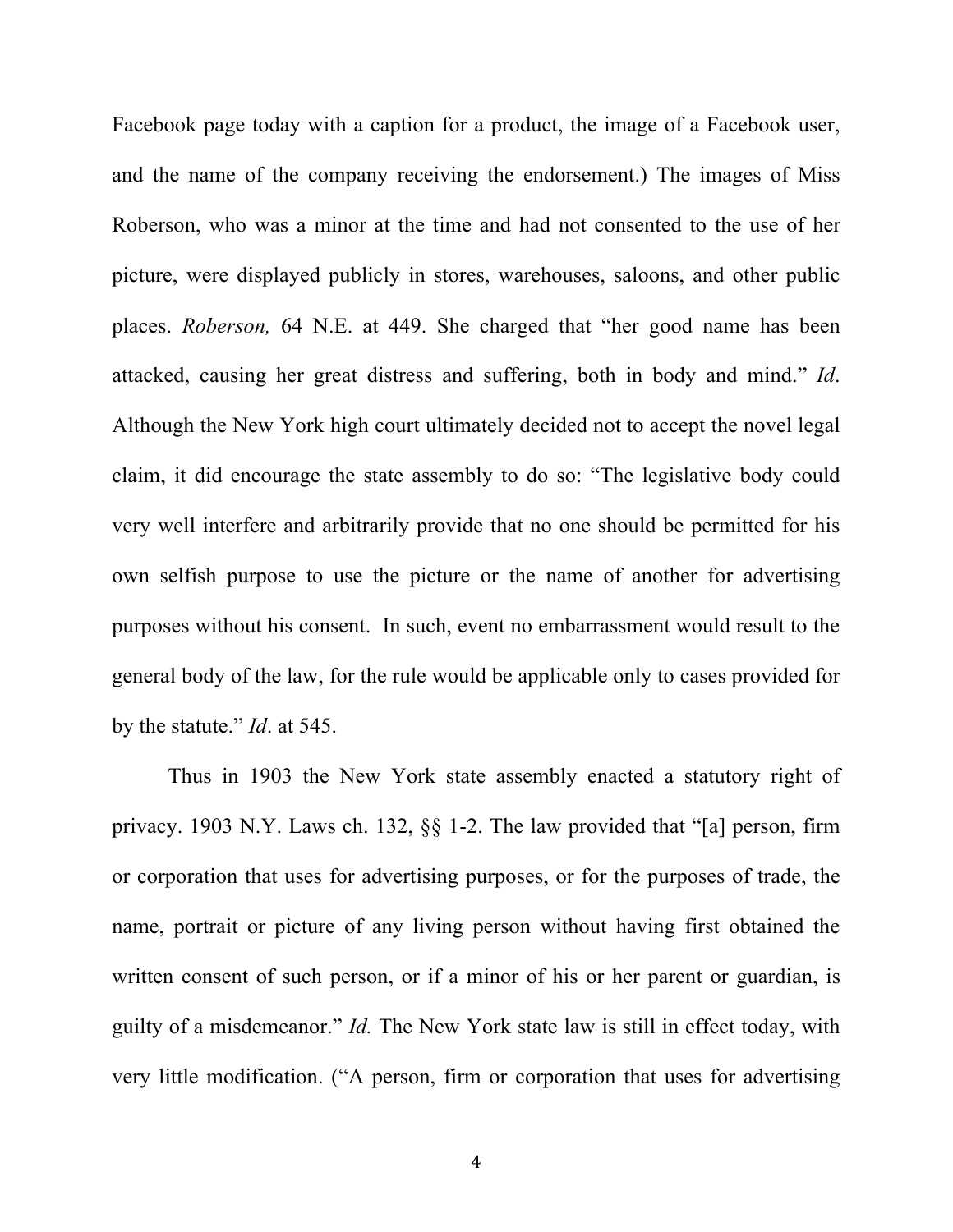purposes, or for purposes of trade, the name, portrait or picture of any living person without having first obtained the written consent of such person, is guilty of a misdemeanor.") NY Civil Rights Law § 50 (McKinney). Moreover, it became the basis for similar statutory protections across the country concerning the use of personal images for commercial purposes. *See, e.g.,* N.C. Gen. Stat. Ann. § 66-152 (West); VA Code Ann. § 59.1-336; Or. Rev. Stat. Ann. § 646.465 (West); Ala. Code § 8-27-3; Alaska Stat. Ann. § 45.50.910 (West); Ohio Rev. Code Ann. § 1333.61 (West).

Since this first statute was enacted, over half of all states have recognized a right of publicity, or "personality right." Many of these states have passed laws providing additional protection for children, limiting the circumstances when a child's image or name may be used for a commercial purpose. *See*, *e.g.*, Cal. Civ. Code § 3344(a); Fla. Stat. Ann. § 540.08(1), (6); N.Y. Civ. Rights Law § 50; Okla. Stat. Ann. tit. 21, § 839.1; Tenn. Code Ann. § 47-25-1105(a); Va. Code Ann. § 8.01-40(A); Wis. Stat. Ann. § 995.50(2)(b).

It bears emphasizing that the advertising technique that gave rise to all of these privacy laws – the widespread publication of a minor's image without consent placed alongside a caption and a product name – is almost identical to the Sponsored Stories program of defendant Facebook. Thus the Settlement does not simply violate multiple state privacy laws, it seeks to remove the cornerstone of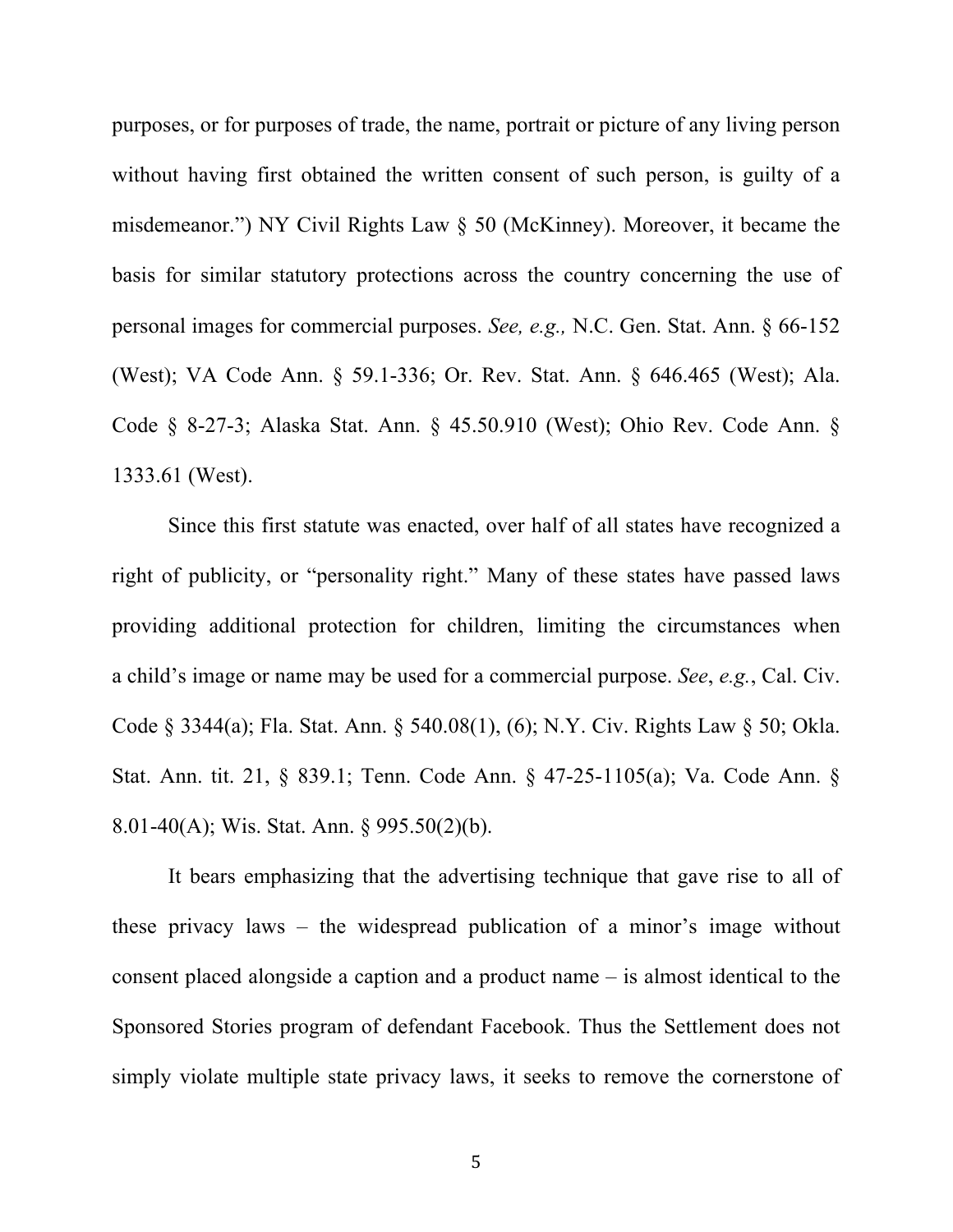modern privacy law.

### **B. Social Network Services Seek to Extract Commercial Value from Minor Users Without Meaningful Consent**

The parties to this Settlement do not simply seek to go forward with an advertising technique that violates state laws, they seek to exploit the desire of young people to share personal information with their friends to generate advertising revenue for defendant Facebook.

Teens rely on social media websites, Facebook in particular, as a common space to interact with their friends and develop their likes, tastes, and relationships. danah boyd, *It's Complicated: the Social Lives of Networked Teens*, Yale University Press (2014). By changing the context or violating the purpose behind teens' interactions on Facebook, Sponsored Stories takes advantage of everyday interactions between teens and recontextualizes them in a way that teens do not (or cannot) understand. *Id*. Furthermore, Facebook users (particularly teenaged users) express themselves through their likes, shares, posts, and other interactions. By reframing this self-expression as a commercial endorsement, Sponsored Stories reduces users' freedom to develop their online personalities.

In a recent case holding that use of the Facebook Like button was speech by the user, and thus protected by the First Amendment, the Fourth Circuit elaborated on the expressive nature of Facebook activity. *Bland v. Roberts*, 730 F.3d 368 (4th Cir. 2013). "On the most basic level," the court held, "clicking on the 'like' button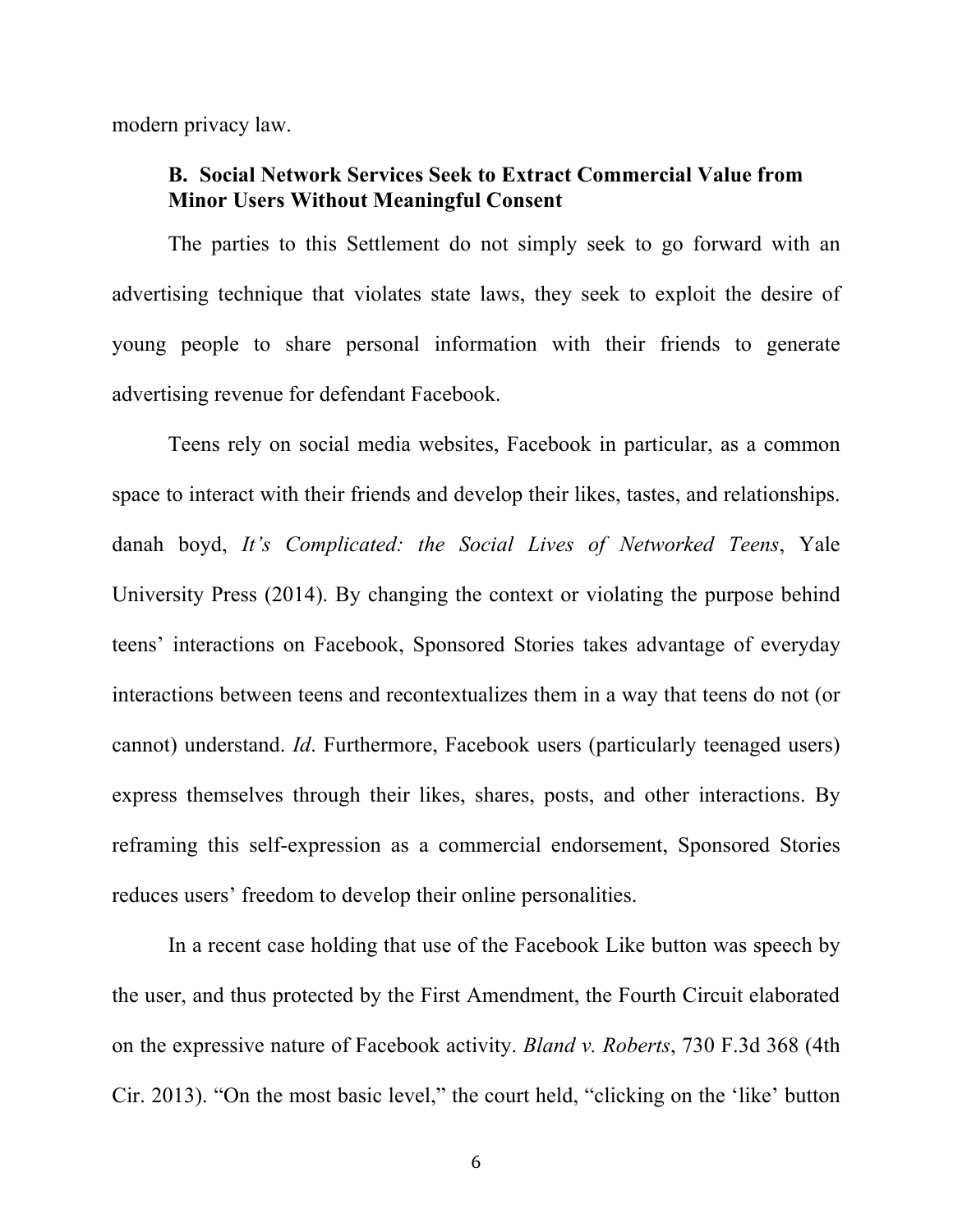literally causes to be published the statement that the User 'likes' something, which is itself a substantive statement. In the context of a political campaign's Facebook page, the meaning that the user approves of the candidacy whose page is being liked is unmistakable." *Id.* at 386. In the political context, liking something was "the Internet equivalent of displaying a political sign in one's front yard, which the Supreme Court has held is substantive speech." *Id.* Critical to the court's analysis of the First Amendment interest was that it was the user's decision to express support, not the company's decision on behalf of the user, that constituted the protected speech. This finding is particularly relevant to teen users, whose burgeoning autonomy and independence are contingent on a strong data privacy framework. *See* Julie Cohen, *Examined Lives: Informational Privacy and the Subject as Object*, 52 Stan. L. Rev. 1373, 1373, 1424 (2000) (explaining that rational-actor models of data privacy ignore that rational, autonomous individuals must take time to experiment and develop: "Autonomy in a contingent world requires a zone of relative insulation from outside scrutiny and interference—a field of operation within which to engage in the conscious construction of self.").

## **C. Remarkably, the Proposed Settlement Would Allow Defendant Facebook to Routinely Violate Multiple State Privacy Laws**

Despite the important privacy principles protected by numerous states' misappropriation laws, the Settlement authorizes Facebook to use the images of minors without parental consent. Seven states require the affirmative parental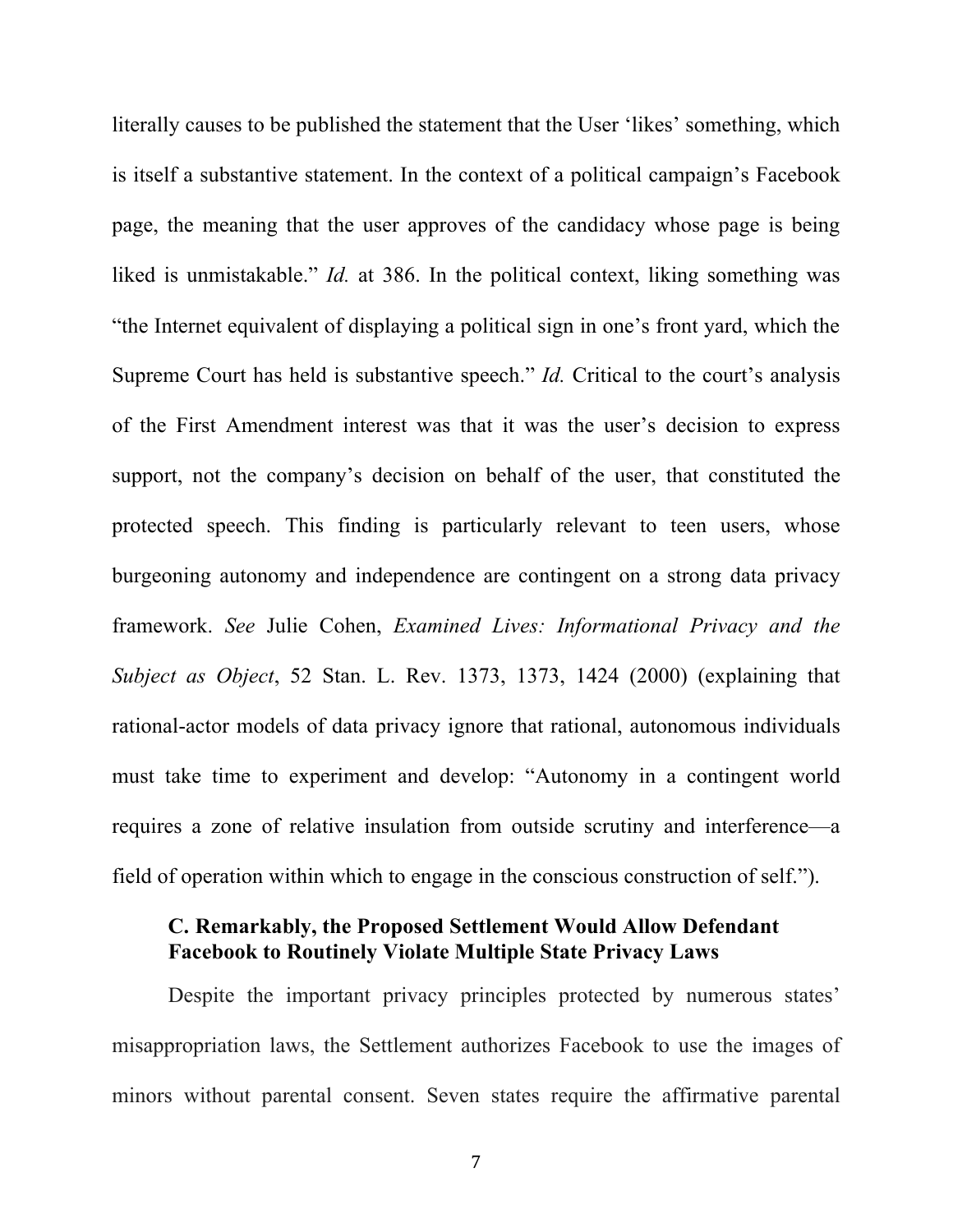consent for the commercial use of a minor's likeness: California, Florida, New York, Oklahoma, Tennessee, Virginia, and Wisconsin. *See* Cal. Civ. Code § 3344(a); Fla. Stat. Ann. § 540.08(1), (6); N.Y. Civ. Rights Law § 50; Okla. Stat. Ann. tit. 21, § 839.1; Tenn. Code Ann. § 47-25-1105(a); Va. Code Ann. § 8.01- 40(A); Wis. Stat. Ann. § 995.50(2)(b). The Agreement would authorize conduct clearly in violation of these state privacy laws, and should be rejected on that basis alone. But the Settlement should also be rejected because it would provide no meaningful relief to Facebook users and is flawed.

# **II. The Authorization of Unlawful Conduct is Just One of Several Indicators That the Settlement Is Flawed**

The authorization to violate state privacy laws is just one of several indications that the Settlement is deeply flawed. The Settlement also fails to comply with a Consent Order of the FTC and the FTC's Advertising Guidelines. The Settlement provides no meaningful privacy benefit to Facebook users and fails to allocate funds to organizations aligned with the interests of class members. It is also significant that a major foundation and an advocacy organization, both named as *cy pres* beneficiaries, chose not to accept funds from the Settlement. The Settlement is so flawed that organizations that stand to benefit have chosen not to participate.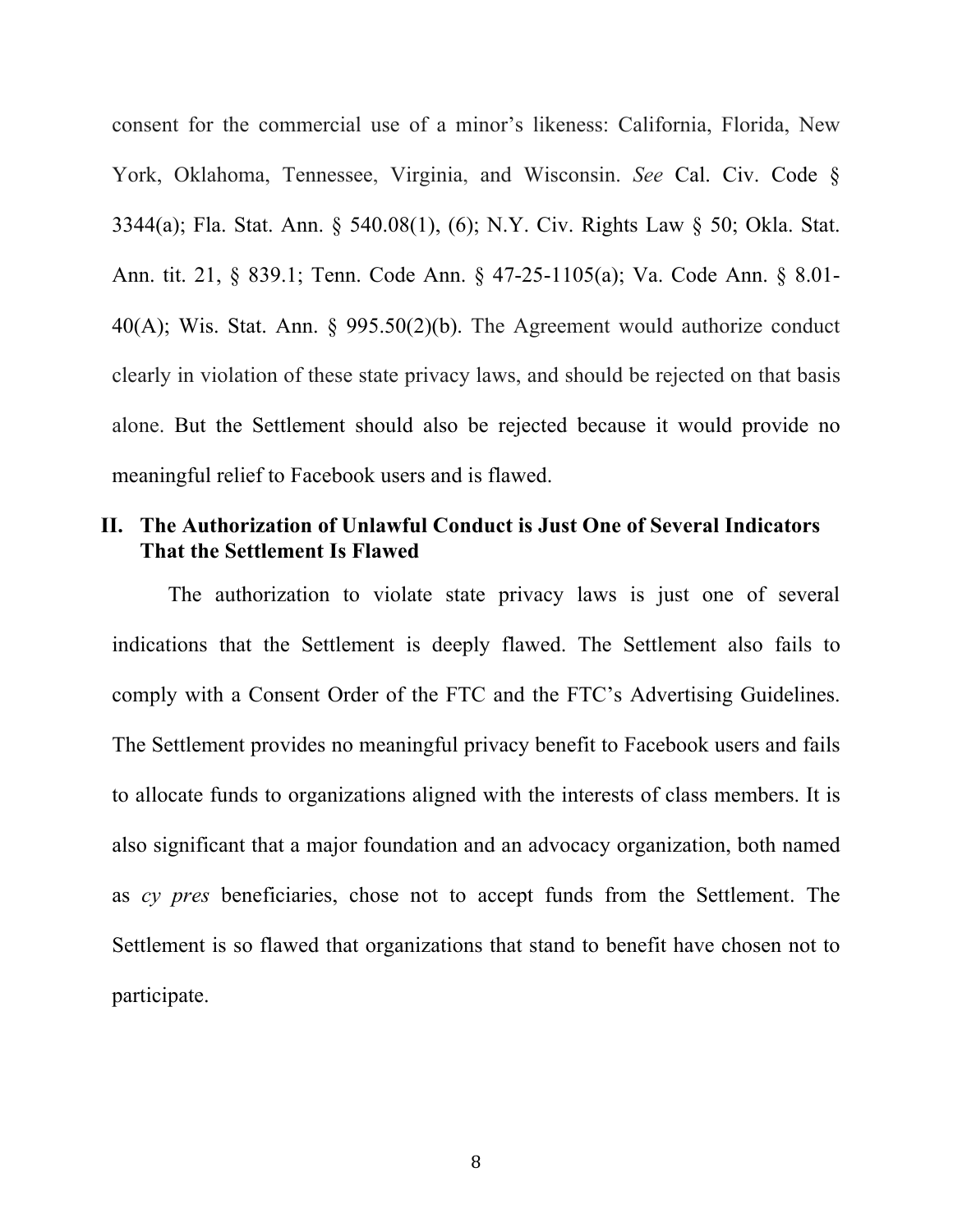# **A. The Settlement Fails to Comply with Requirements Arising From a Prior Order Against Defendant Facebook Set Out by the Federal Trade Commission**

Under the Settlement, Facebook is authorized to publish user endorsements

without first obtaining the express consent of its users, in direct contravention of

the clear terms of the 2012 FTC Order. The FTC Order came about because of the

efforts of EPIC and other consumer privacy organizations that filed an extensive

complaint with the Commission when Facebook unilaterally changed users'

privacy settings. The FTC settlement barred Facebook from:

making any further deceptive privacy claims, requires that the company get consumers' approval before it changes the way it shares their data, and requires that it obtain periodic assessments of its privacy practices by independent, third-party auditors for the next 20 years. Specifically, under the proposed settlement, Facebook is:

- barred from making misrepresentations about the privacy or security of consumers' personal information;
- required to obtain consumers' affirmative express consent before enacting changes that override their privacy preferences;
- required to prevent anyone from accessing a user's material more than 30 days after the user has deleted his or her account;
- required to establish and maintain a comprehensive privacy program designed to address privacy risks associated with the development and management of new and existing products and services, and to protect the privacy and confidentiality of consumers' information; and
- required, within 180 days, and every two years after that for the next 20 years, to obtain independent, third-party audits certifying that it has a privacy program in place that meets or exceeds the requirements of the FTC order, and to ensure that the privacy of consumers' information is protected.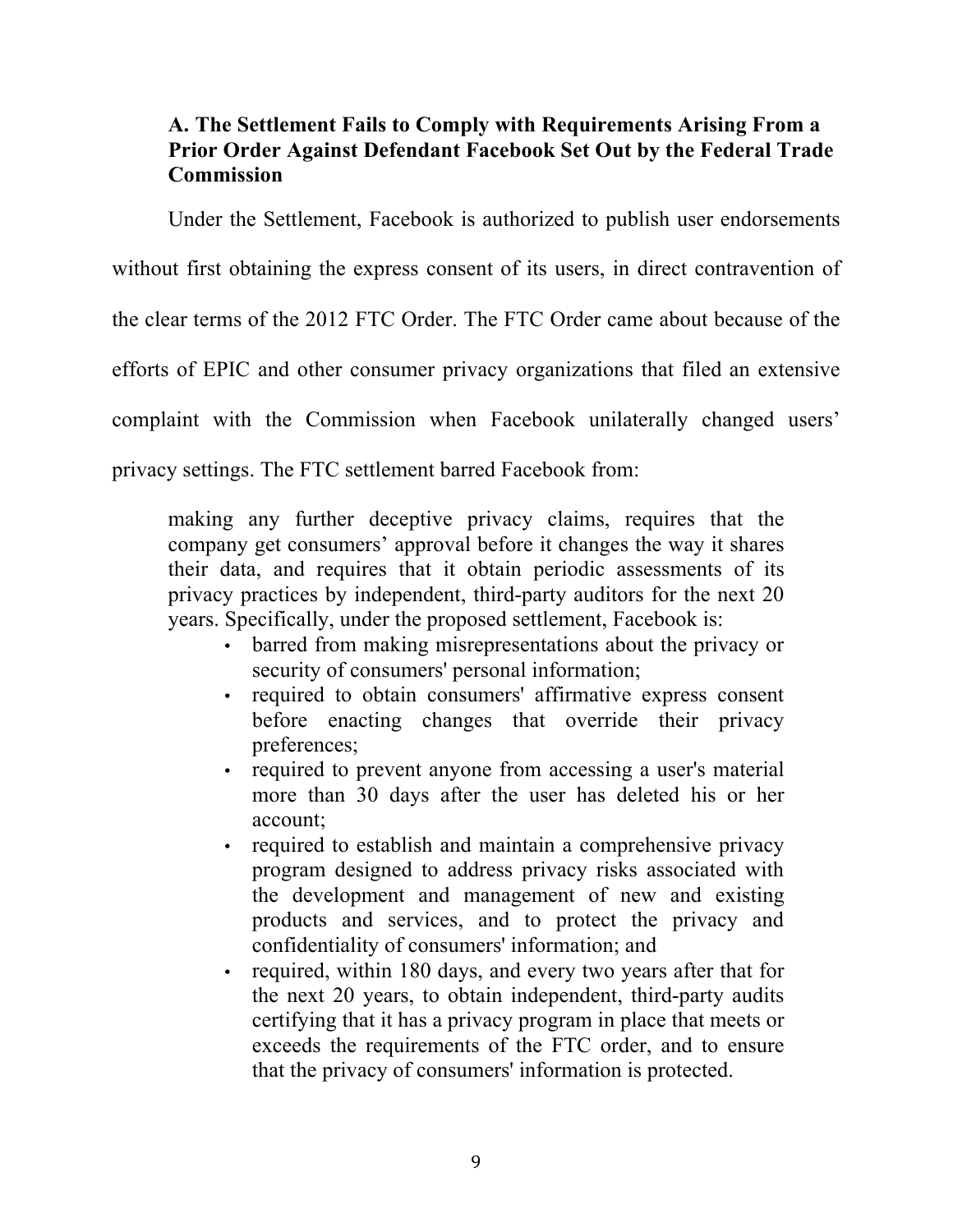Press Release, Fed. Trade Comm'n, *Facebook Settles FTC Charges That It Deceived Consumers By Failing To Keep Privacy Promises* (Nov. 29, 2011). 2

The FTC also explicitly acknowledged the work of EPIC and other consumer privacy organizations in obtaining the settlement. *Id.* ("Facebook's privacy practices were the subject of complaints filed with the FTC by the Electronic Privacy Information Center and a coalition of consumer groups.").

However, under the Settlement in this case, Facebook may create advertisements using an individual's "name, and profile picture, content, and information in connection with commercial, sponsored, or related content (such as a brand [they] like) served or enhanced by [Facebook]." Erin Egan, *Proposed Statement to our Governing Documents*, Facebook (Aug. 29, 2013). <sup>3</sup> By associating a user's "name, profile picture, content, and information" with commercial content, Facebook creates new advertisements. These advertisements represent "nonpublic user information" because they consist of information that had previously been restricted by the user's privacy settings, specifically the user's choice whether or not to disclose information for a particular purpose. *See*  Facebook, *Data Use Policy* at II (2013) (describing the privacy settings under

 $\alpha$ <sup>2</sup> *Available at* http://www.ftc.gov/news-events/press-releases/2011/11/facebooksettles-ftc-charges-it-deceived-consumers-failing-keep.

<sup>3</sup> https://www.facebook.com/notes/facebook-site-governance/proposed-updates-toour-governing-documents/10153167395945301.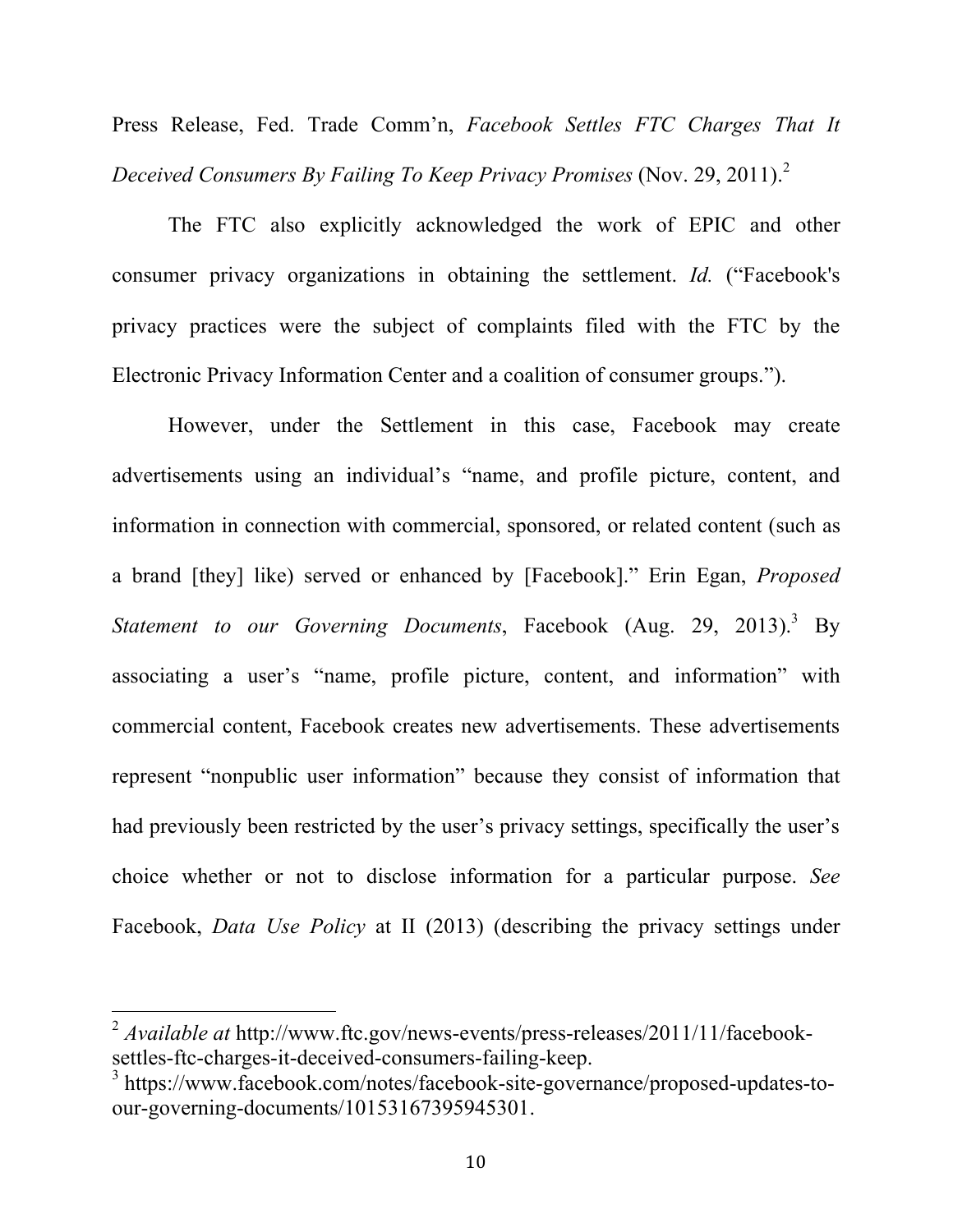"control each time you post" and "control over your timeline").<sup>4</sup> Furthermore, these advertisements are disclosed to "third parties": the user's Facebook contacts. Thus, the Settlement violates the FTC Order's prohibition on sharing information without user consent.

The change in Facebook privacy settings, which was the core of EPIC's complaint to the FTC, is also a central problem for networked teens. As danah boyd has explained, "Over the course of this study, Facebook's privacy settings have changed tremendously. This has complicated teens' understanding of how to navigate contexts on Facebook and in social media more generally." boyd at 225 n.6. *See also* Stutzman, Gross, and Acquisti, *Silent Listeners*, 4 J. of Privacy & Confidentiality 2, 7 (2012).

## **B. The Settlement Fails to Comply With Federal Trade Commission's Recently Updated Advertising Guidelines**

The FTC has recently revised its advertising guidelines concerning the use of endorsements and testimonials. *See* Guidelines Concerning the Use of Endorsements and Testimonials, 16 C.F.R.  $\S$  255 (2009).<sup>5</sup> These FTC guidelines are intended to "address the application of Section 5 of the FTC Act, 15 U.S.C. § 45, to the use of endorsements and testimonials in advertising." 16 C.F.R. § 255.0(a). The FTC rules make clear that "practices inconsistent with these Guides

 $1$  https://www.facebook.com/full data use policy.

<sup>5</sup> *Available at* 

http://www.ftc.gov/os/2009/10/091005revisedendorsementguides.pdf.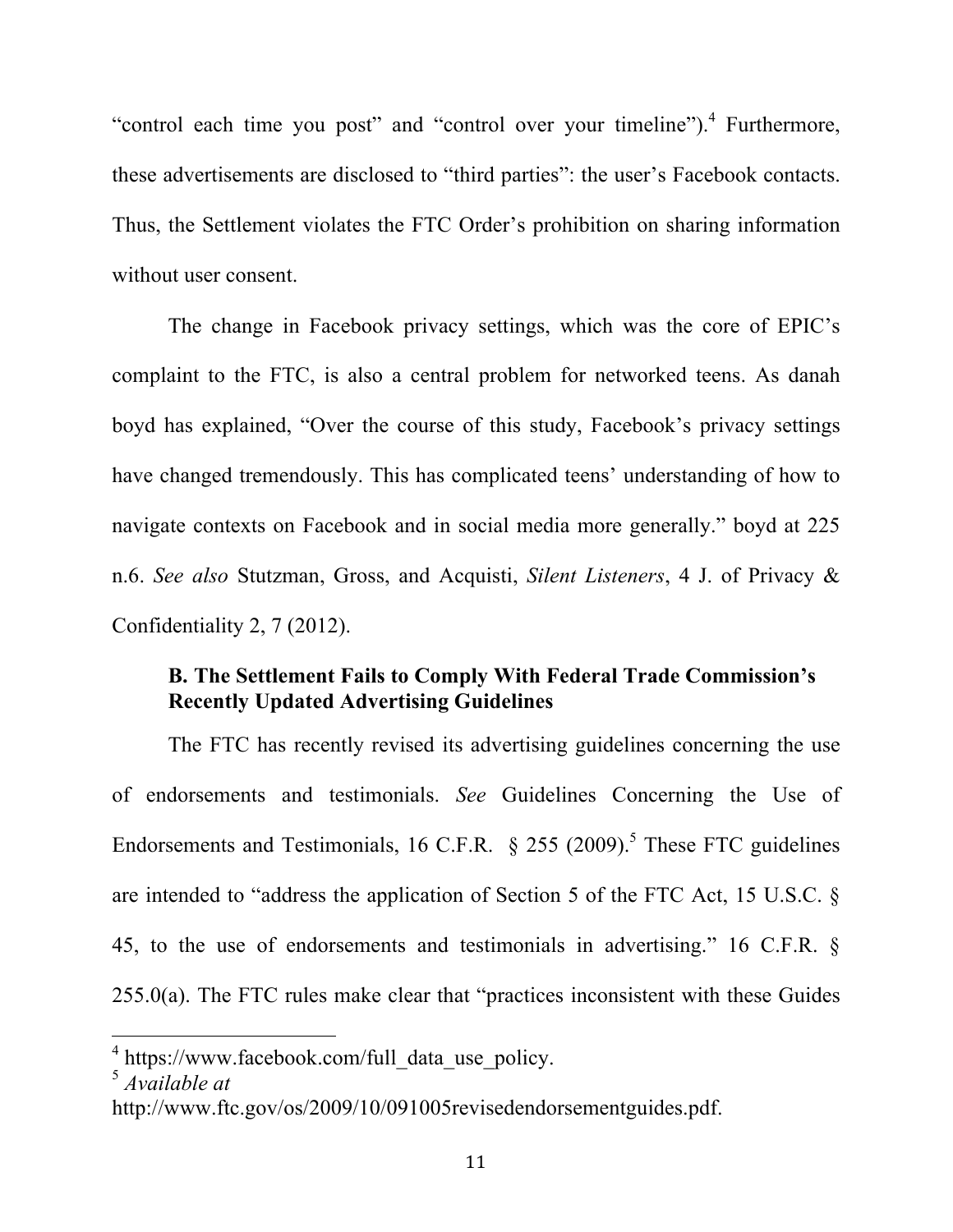may result in corrective action by the Commission." *Id.* The so-called "native advertising," the use of tailored ads based on the interests or activities of users, on social media implicates several provisions of the guidelines. First, "[e]ndorsements must reflect the honest opinions, findings, beliefs, or experience of the endorser." *Id.* § 255.1(a). Additionally, "[w]hen the advertisement represents that the endorser uses the endorsed product, the endorser must have been a bona fide user of it at the time the endorsement was given." *Id.* § 255.1(c).

In March 2013, the FTC also revised its advertising guidelines, known as the "Dot Com Disclosures." *See* Fed. Trade Comm'n, *Dot Com Disclosures* (2013). 6 In general, the guidelines state that disclosures must be presented "clearly and conspicuously" to ensure that an advertisement is not deceptive. *Id.* at 6. "The key is the overall net impression of the ad – that is, whether the claims consumers take from the ad are truthful and substantiated." *Id.* When evaluating the prominence of the disclosure, the Commission considers size, color, and graphics of the disclosure. *Id.* at 17. The disclosure guidelines state that in contexts where space is limited, such as in social media, "[s]hort-form disclosures might or might not adequately inform consumers of the essence of a required disclosure." *Id.* at 16.

Facebook's Sponsored Stories run afoul of the Commission's endorsement and advertising guidelines, which require that endorsements "reflect the honest

<sup>&</sup>lt;sup>6</sup> Available at http://ftc.gov/os/2013/03/130312dotcomdisclosures.pdf.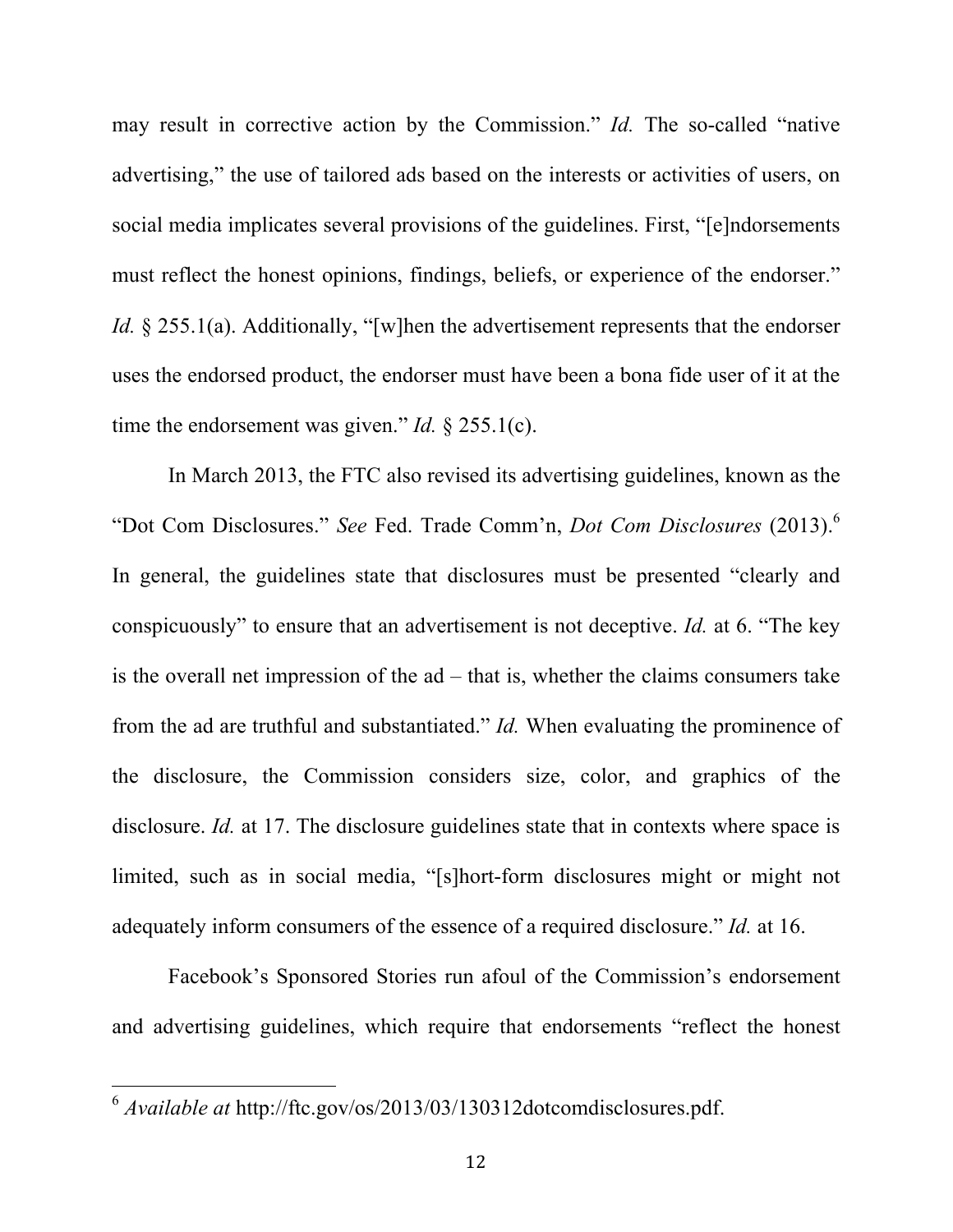opinions, findings, beliefs, or experience of the endorser." 16 C.F.R. § 255.1(a). Many Sponsored Stories violate this requirement. Related Posts, for example, contain content that users have never seen, and therefore could not have endorsed. Furthermore, Related Posts implicate the advertising guidelines in the clarity and prominence of their disclosures. The connection between the content that the Facebook user actually liked or interacted with and the Related Post is denoted with the term "related," but the size of the term, combined with the advertisements proximity to an explicit user action – such as likes, shares, or check ins – has given audiences the impression that users choose to associate with Related Posts.

Although the FTC's Guidelines are not binding on this court, the fact that the Settlement endorses practices disfavored by the FTC is further evidence that it is flawed and should be rejected.

## **C. The Settlement Adopts the Fiction of "Deemed Consent" to Allow the Use of a Minor's Image Without Actual Consent**

The Settlement's incorporation of the "deemed consent" provision in the terms of service eviscerates any meaningful limits over the commercial exploitation of the images and names of young Facebook users. The provision states:

If you are under the age of eighteen (18), or under any other applicable age of majority, you represent that at least one of your parents or legal guardians has also agreed to the terms of this section (and the use of your name, profile picture, content, and information) on your behalf.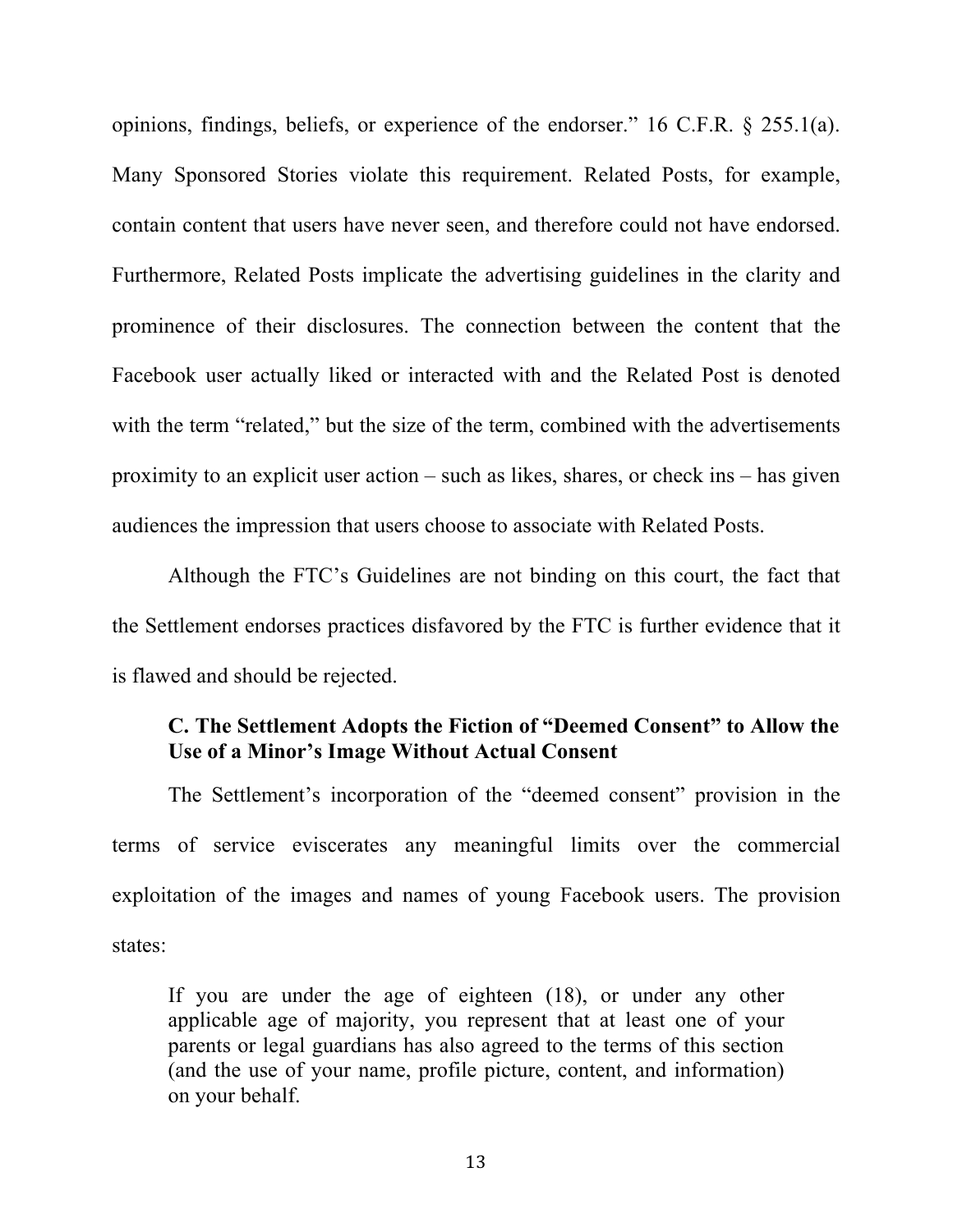ER 31 (Amended Settlement Agreement and Release ("ASAR") § 2.1(a)). This provision, far from requiring that Facebook obtain affirmative express consent from a responsible adult, attempts to "deem" that teenagers "represent" that a parent, who may have been given no notice at all, have consented to give up teens' private information. This provision is also contrary to the 2012 FTC Order and to the Commission's recognition that teens are a sensitive group, owed extra privacy protections. Fed. Trade Comm'n, *Protecting Consumer Privacy in an Era of Rapid Change* 60 (2012). 7

The Commission further recognized that the "notice-and-choice" model of privacy protection, "which encouraged companies to develop privacy policies describing their information collection and use practices, led to long, incomprehensible privacy policies that consumers typically do not read, let alone understand." *Id*. This is particularly true of Facebook. Examinations of Facebook's privacy settings have found that they regularly fail to allow consumers to achieve their privacy preferences. One study reported that "privacy settings match users' expectations only 37% of the time, and when incorrect, almost always expose content to more users than expected." Yabing Lui, et al., *Analyzing Facebook Privacy Settings: User Expectations vs. Reality* (2010). 8 Furthermore, individuals tend to follow default settings, even when given the chance to change those

<sup>&</sup>lt;sup>7</sup> Available at http://www.ftc.gov/os/2012/03/120326privacyreport.pdf.

<sup>8</sup> *Available at* http://www.mpi-sws.org/~gummadi/papers/imc081s-liu.pdf.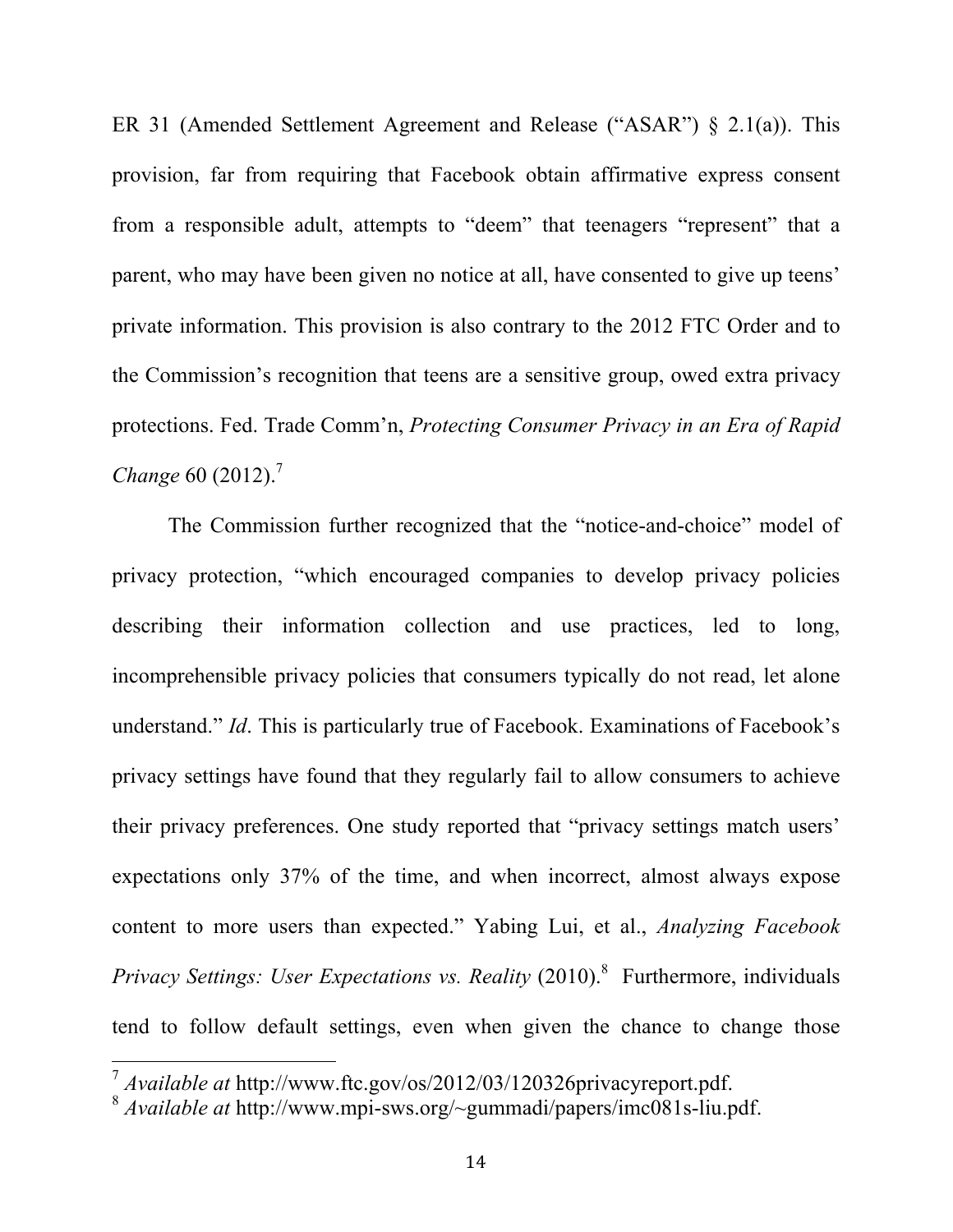settings. Richard H. Thaler and Cass R. Sunstein, *Nudge: Improving Decisions About Health, Wealth, and Happiness* (2008). These behavioral trends expose the extreme unlikelihood that teens give any kind of real consent when confronted with the "deemed consent" provision. Even if teens acknowledge, read, and understand the provision, they are nevertheless more likely to opt for the default "consent" rather than select a different option.

### **D. The Settlement Would Establish No Meaningful New Safeguards for Facebook Users**

The Settlement does not establish any new safeguards or otherwise provide meaningful privacy benefits to users. As one of the named *cy pres* recipients who subsequently withdrew from the settlement explained, "In exchange for releasing Facebook from liability for any past harm to minors that was caused by the use of the names or images of teenagers in Facebook's Sponsored Stories, minors receive almost nothing." Letter from Campaign for a Commercial-Free Childhood to the United States Court of Appeals for the Ninth Circuit (Feb. 12, 2014). <sup>9</sup> As a result, the Settlement has the effect of absolving Facebook for its past misuse of user data while failing to limit Facebook's advertising practices going forward.

This failure is highlighted by the withdrawal from the Settlement by a named *cy pres* recipient. The Campaign for a Commercial-Free Childhood

<sup>&</sup>lt;sup>9</sup> Available at

http://www.commercialfreechildhood.org/sites/default/files/CCFCAmicusLetter.pd f.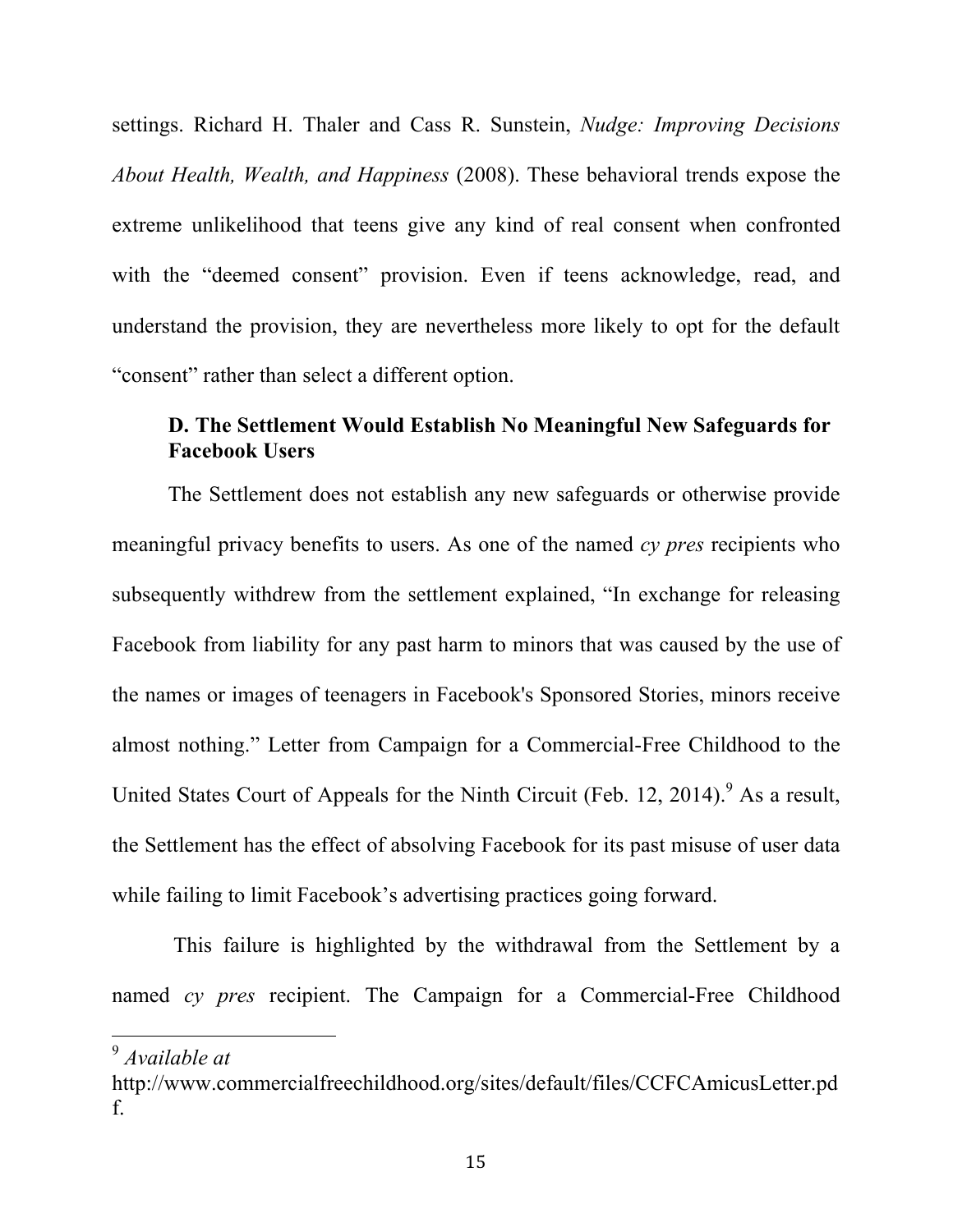("CCFC") withdrew after it determined that, "[n]ot only is the settlement bad, it is worse than no settlement at all." *Id*. As a result, CCFC "decided to reject the approximately \$290,000 - more than 90% percent of CCFC's annual budget" that it anticipated receiving as a *cy pres* beneficiary. *Id*. CCFC determined, "After careful reflection and a deeper understanding of the settlement," that "it was wrong to agree to serve as a *cy pres* recipient." *Id*. CCFC concluded that "the *Fraley*  Settlement Agreement harms vulnerable teenagers and their families under the guise of helping them." *Id*. And that, "Despite the significant financial loss that this could represent, CCFC can no longer be a part of a settlement that it now understands would directly conflict with its mission." *Id.*

CCFC's withdrawal has alerted the public to the deficiency of the Settlement now before the Court. The *New York Times* article on the CCFC decision emphasized the infrequency of a *cy pres* recipient's withdrawal, noting, "In a rare reversal, one child advocacy group that initially supported the \$20 million settlement, the Campaign for a Commercial-Free Childhood, has now concluded the deal offers little protection to children and plans to ask the appeals court to reject it." Vindu Goel, *Facebook Deal on Privacy Is Under Attack*, N.Y. Times, Feb. 13, 2014, at B1. The *Washington Post* noted that the CCFC's actions reflected Judge Seeborg's own ambivalence about the adequacy of the Settlement. ("The group now says it will not accept the money unless Facebook strengthens its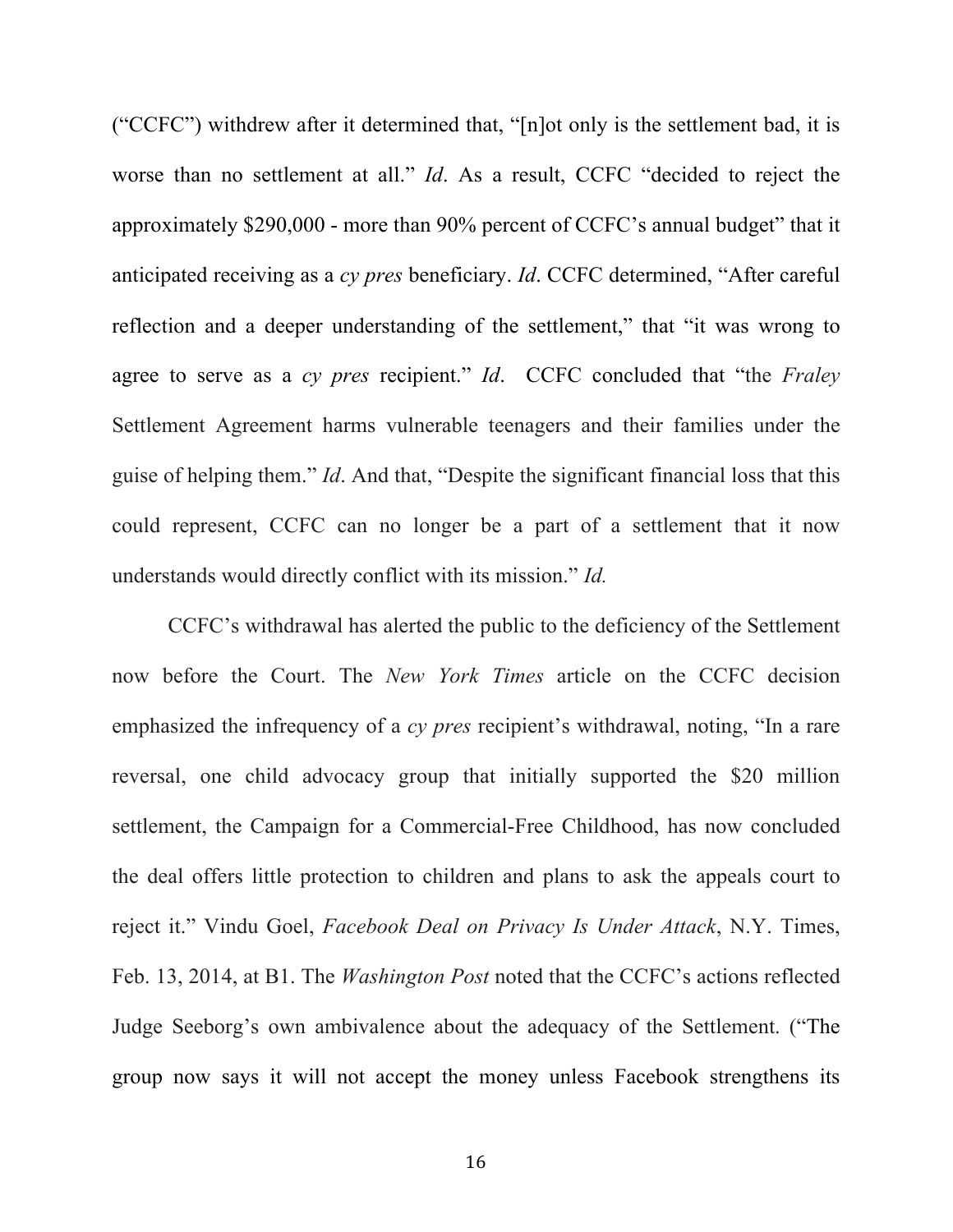privacy protections for children. . . . In approving the settlement, Judge Richard Seeborg acknowledged that the agreement fell far short of requests by consumers and public interest groups.") Cecilia Kang, *Parents Resume Privacy Fight vs. Facebook Over Use of Children's Images in Ads*, Wash. Post (Feb. 13, 2014). 10 Almost every report drew attention to the relative size of the *cy pres* allocation that CCFC rejected, noting that the amount was more than 90% of the group's 2013 budget. *See, e.g.,* Jessica Guynn, *Facebook Social Ads Settlement Under Fire from Children's Advocates*, L.A. Times (Feb. 13, 2014); <sup>11</sup> Karen Gullo, *Facebook Advertising Settlement Challenged by Consumer Group*, Businessweek (Feb. 13, 2014); <sup>12</sup> Barbara Ortutay, *Facebook faces opposition to privacy settlement*, Associated Press (Feb. 14, 2014).<sup>13</sup>

It is virtually unprecedented for an organization that is the named recipient of *cy pres* funds to withdraw because of its determination that the settlement is unfair to class members. CCFC's decision underscores the views of amici that the Settlement should be rejected.

<sup>&</sup>lt;sup>10</sup> Available at http://www.washingtonpost.com/business/technology/parentsresume-privacy-fight-vs-facebook-over-use-of-childrens-images-inads/2014/02/12/5ceb9f82-9430-11e3-b46a-5a3d0d2130da\_story.html.

<sup>&</sup>lt;sup>11</sup> *Available at http://www.latimes.com/business/technology/la-fi-tn-facebook*social-ads-settlement-under-fire-from-childrens-advocates-20140213,0,2537341.story.

<sup>12</sup> *Available at* http://www.businessweek.com/news/2014-02-13/facebook-accordviolates-laws-protecting-children-court-told.

<sup>13</sup> *Available at* http://bigstory.ap.org/article/facebook-faces-opposition-privacysettlement.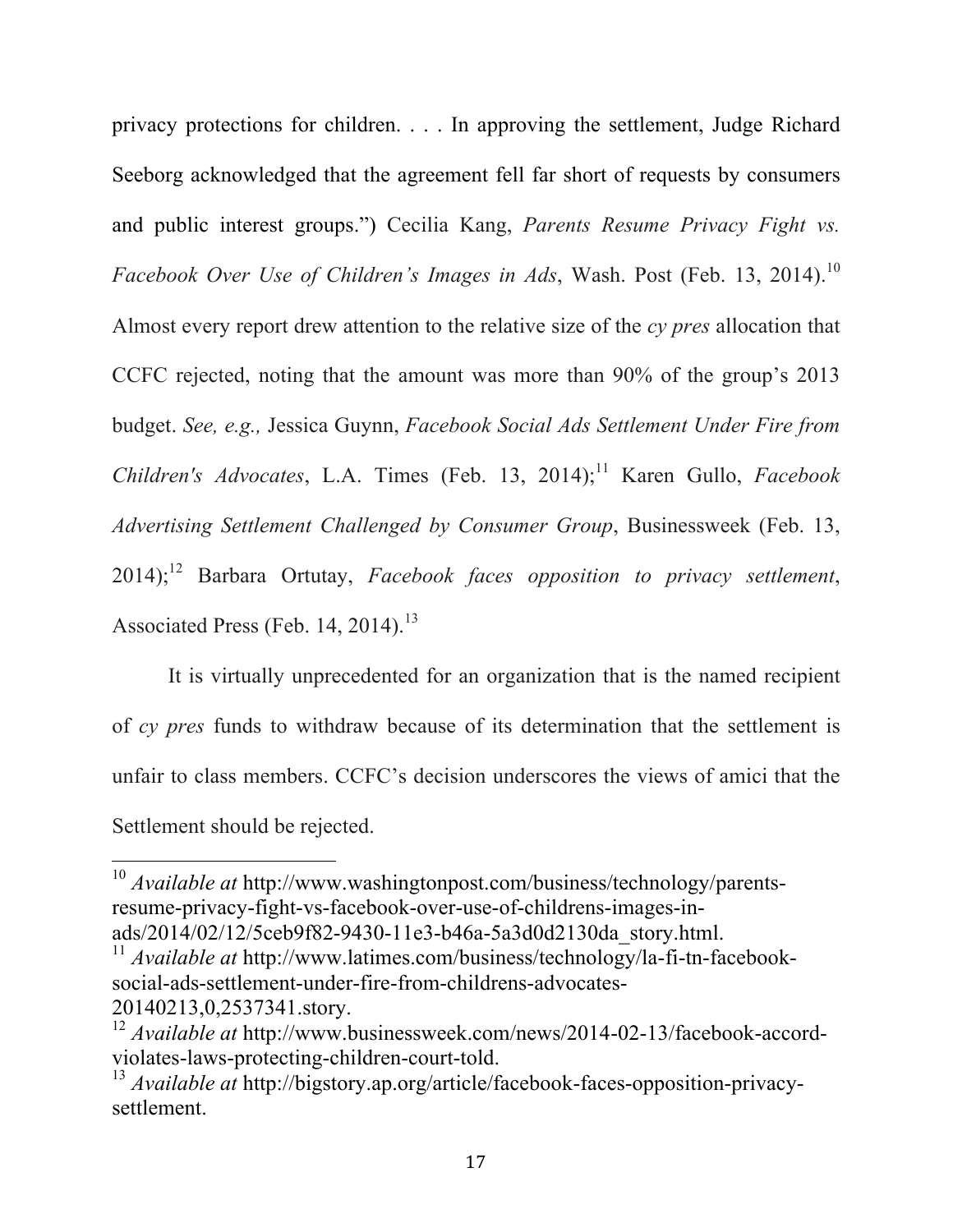#### **E. The Settlement Fails to Allocate** *Cy Pres* **Funds to Consumer Privacy Organizations Aligned with the Interests of Class Members**

Despite a growing skepticism in the Ninth Circuit regarding *cy pres* awards that are not aligned with the interests of class members, the Settlement Agreement excludes those organizations that have pursued efforts on behalf of Facebook users. For example, twelve consumer privacy organizations, including EPIC, were responsible for the FTC's 2012 Order discussed *supra* at II.A. However, all but one of the twelve organizations that instigated the investigation were excluded from the allocation of funds in the instant matter.

Such misallocation of funds is clearly detrimental to the interests of class members, contrary to case law, and should not be accepted. *See Nachshin v. AOL, LLC*, 663 F.3d 1034, 1036 (9th Cir. 2011) ("[The doctrine of *cy pres*] allows a court to distribute unclaimed or non-distributable portions of a class action settlement fund to the 'next best' class of beneficiaries."). *See also Six (6) Mexican Workers v. Ariz. Citrus Growers*, 904 F.2d 1301, 1308 (9th Cir. 1990) ("where *cy pres* is considered, it will be rejected when the proposed distribution fails to provide the 'next best' distribution."); *Dennis v. Kellogg Co.*, No. 11-55674, 2012 WL 2870128 at \*6 (9th Cir. 2012) ("When selection of *cy pres* beneficiaries is not tethered to the nature of the lawsuit and the interests of the silent class members, the selection process may answer to the whims and self interests of the parties, their counsel, or the court.").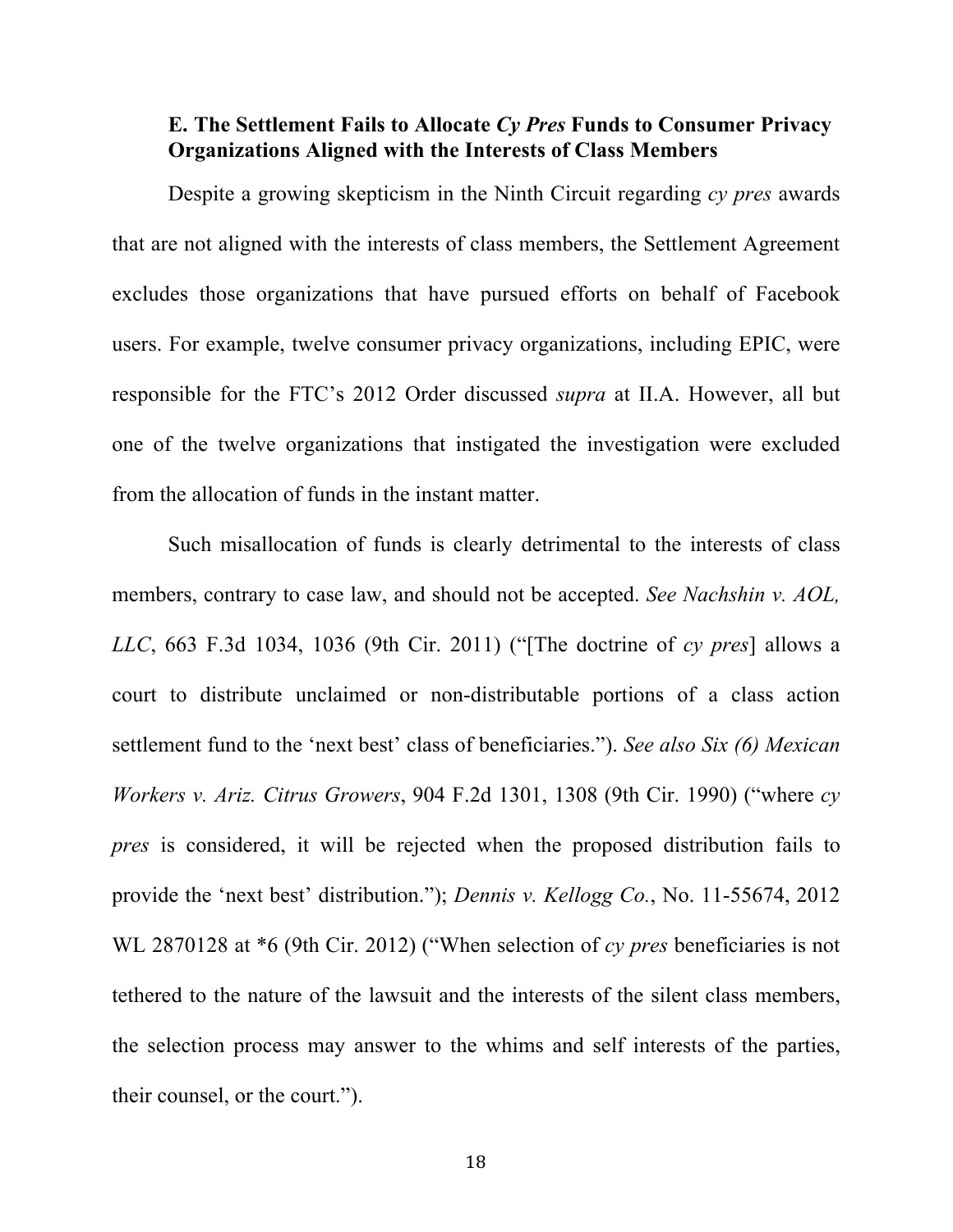Other proposed beneficiaries have recognized this deficiency. The MacArthur Foundation declined to participate as a *cy pres* recipient following its selection in August 2013. The Foundation issued a statement, explaining that its goals and mission did not appropriately align with the interests of the affected class members:

[..]MacArthur did not ask to participate. The Foundation has informed lawyers representing both parties in the settlement that we respectfully decline to accept any settlement funds. Instead, in this case, we have suggested those funds be redirected to other non-profit organizations engaged in the underlying issues and identified in the settlement as possible recipients.[..]

Michael Loatman, *MacArthur Foundation to Decline Facebook Settlement Funds*,

Bloomberg BNA (Sep. 20, 2013).<sup>14</sup>

In another very similar matter, in which class action attorneys claimed a benefit for class members far less than what EPIC had obtained by virtue of a petition to the FTC, EPIC challenged the proposed *cy pres* allocation. *EPIC, Privacy Groups File Objection to Proposed Google Buzz Settlement (Apr. 1,*  $2011$ ).<sup>15</sup> The court in that case did "not find good cause to exclude EPIC from the list of recipients of the *cy pres* funds." *In re Google Buzz Privacy Litigation*, No. 10-672, 2011 WL 7460099 at 2 (N.D. Cal. entered Mar. 31, 2011). The court noted EPIC demonstrated "that it is a well-established and respected organization within

<sup>&</sup>lt;sup>14</sup> Available at http://www.bna.com/macarthur-foundation-decline-b17179877204/.

<sup>&</sup>lt;sup>15</sup> https://epic.org/2011/04/epic-privacy-groups-file-objec.html.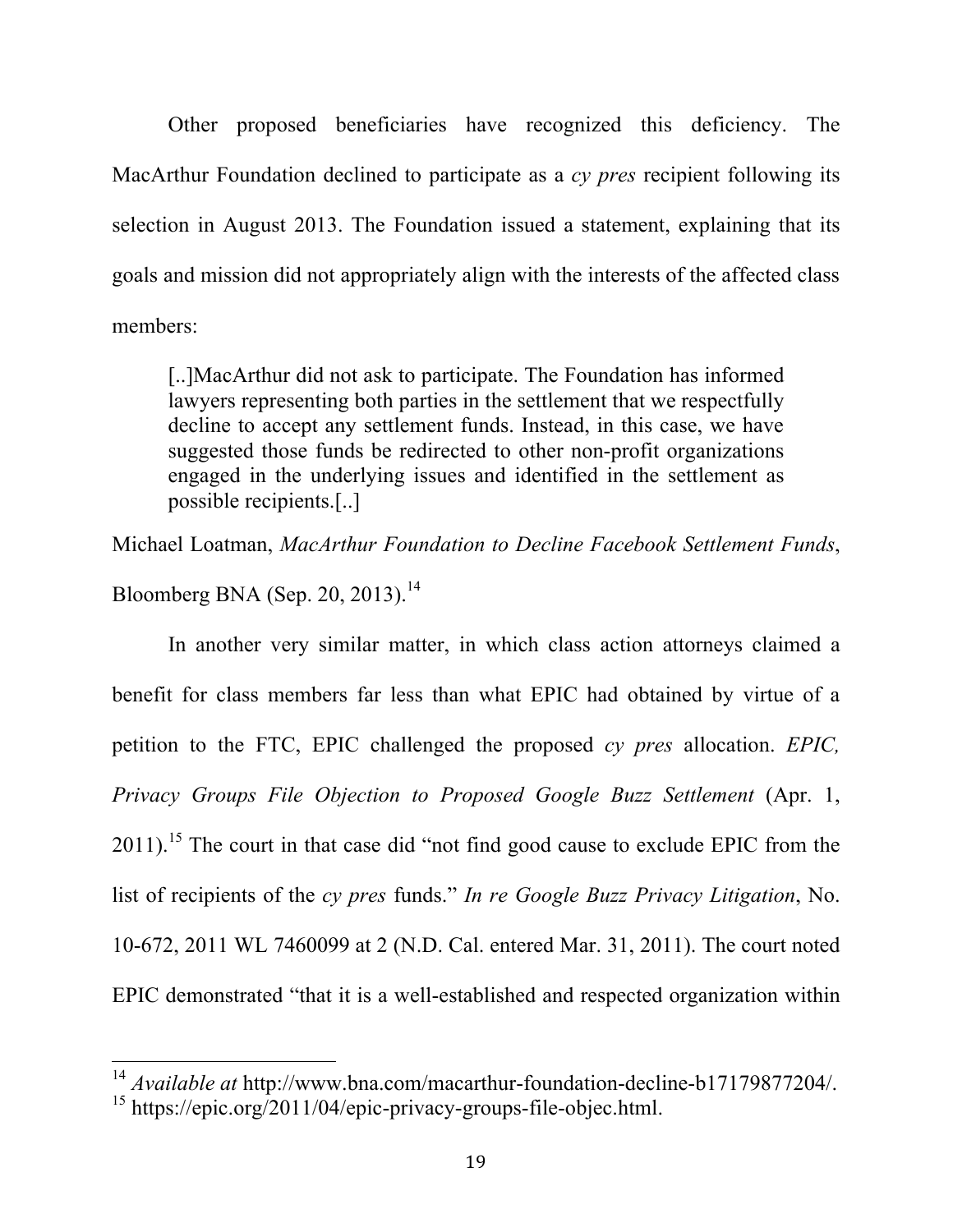the field of Internet privacy and that it has sufficiently outlined how the *cy pres*  funding will be used to further the interests of the class." *Id*. In the Order Granting Final Approval of the Class Action Settlement, the court reallocated *cy pres* funds to EPIC. *Id*. at 6. *See also*, *Mirfasihi v. Fleet Mortgage,* No. 01-722, 2007 WL 2066503 at 2 (N.D. Ill. July 17, 2007) (designating the bulk of the *cy pres* award to EPIC).

## **III. Chief Justice Roberts Expressed Wide-ranging Concerns About a Similar Settlement Arising in a Similar Consumer Privacy Case This Term Against Defendant Facebook**

On November 4, 2013, the United States Supreme Court denied a Petition

for Writ of Certiorari in *Marek v. Lane*, another case involving claims brought by

users against Facebook for privacy violations. Chief Justice John Roberts wrote

separately to emphasize that there are

fundamental concerns surrounding the use of [*cy pres*] remedies in class action litigation, including when, if ever, such relief should be considered; how to assess its fairness as a general matter; whether new entities may be established as part of such relief; if not, how existing entities should be selected; what the respective roles of the judge and parties are in shaping a *cy pres* remedy; how closely the goals of any enlisted organization must correspond to the interests of the class; and so on.

134 S. Ct. 8 (2013). Justice Roberts went on to explain that, in the future, "the

Court may need to clarify the limits on the use of such remedies." *Id*.

Justice Roberts expressed concern over the Facebook Beacon settlement in

particular because "[i]n the end, the vast majority of Beacon's victims got neither"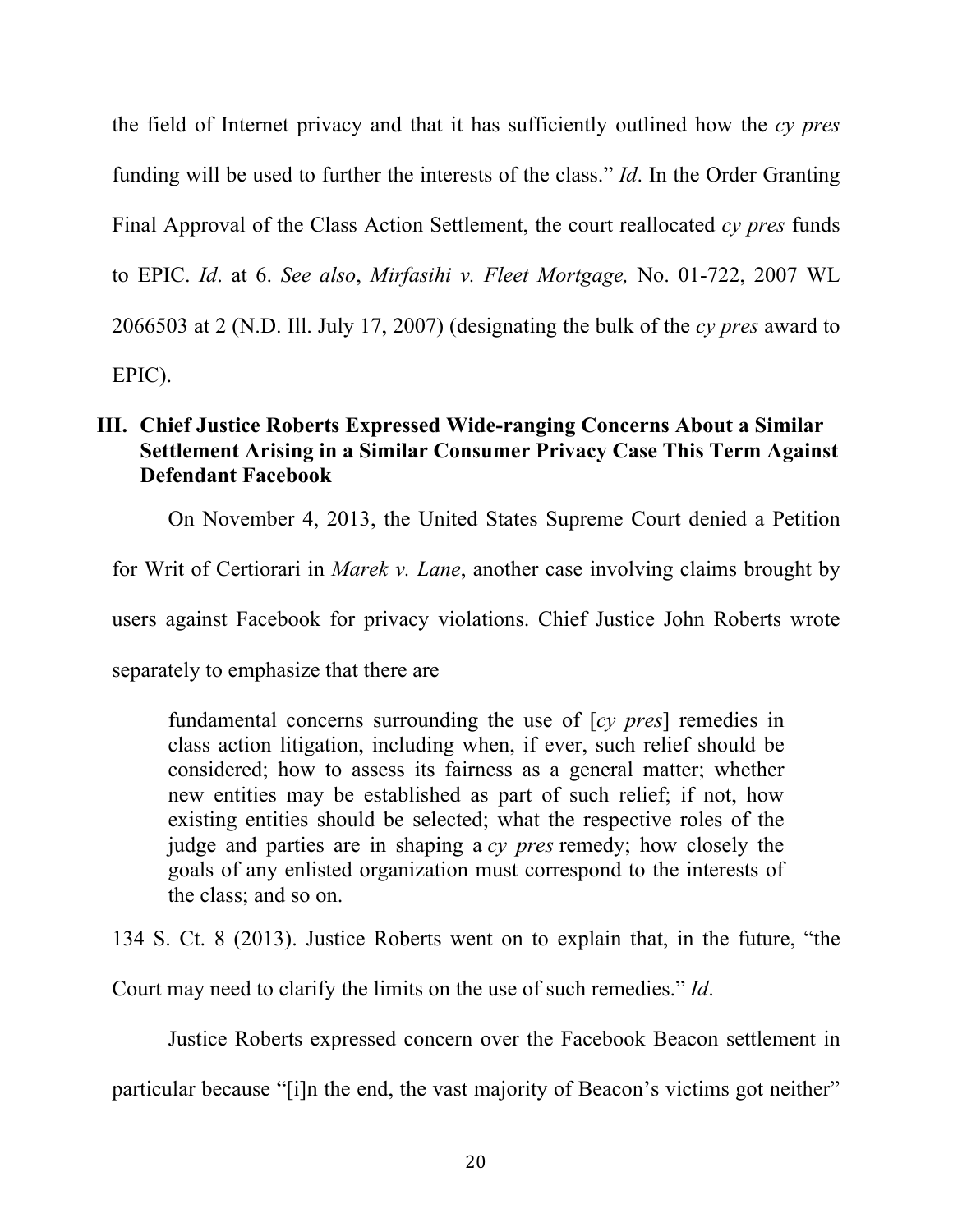damages nor injunctive relief prohibiting the unlawful conduct that injured them. *Id*. This was the case because Facebook only promised to "discontinue the 'Beacon' program itself," and counsel even "conceded at the fairness hearing in the District Court that nothing in the settlement would preclude Facebook from reinstituting the same program with a new name." *Id*. The parties also agreed to "expand the settlement class barred from future litigation" to include both the "optout" class proposed in the original complaint and any potential future "opt-in" class.

## **A. Many of the "Fundamental Concerns" That Chief Justice Roberts Identified in the** *Lane* **Settlement Are Present in the** *Fraley* **Settlement**

The Settlement in *Fraley* presents many of the same problems identified by Chief Justice Roberts in *Lane*.

## *1) "Disconcerting" allocation of cy pres funds and selection of cy pres entities*

Similar to the settlement in *Lane*, the *Fraley* Settlement includes a "disconcerting allocation" of *cy pres* funds, which fails to provide funding for consumer privacy organizations that were actively involved in advocating for Facebook users before the FTC.

Several of the consumer privacy groups excluded from the proposed *cy pres* distribution were primarily responsible for initiating, pursuing, and finalizing the Facebook matter with the FTC. *See* Complaint of EPIC et al., In re Facebook, Inc. (Dec. 17, 2009). The groups also filed a supplemental 16-page complaint with the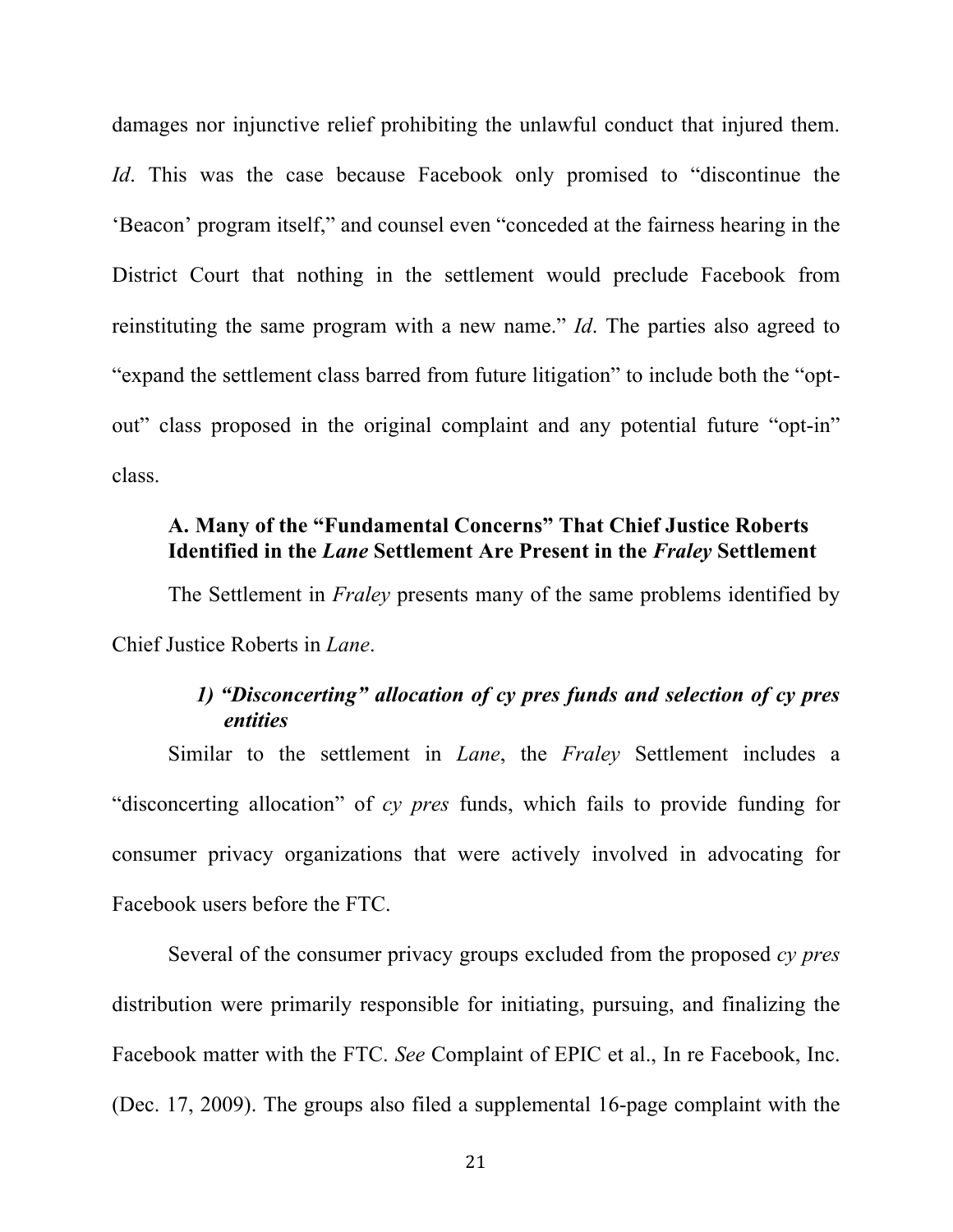FTC when more evidence became available. *See* Supplemental Complaint of EPIC, In re Facebook (May 5, 2010).<sup>16</sup> Following the FTC's announcement of a proposed settlement and pursuant to a request for public comment, consumer privacy groups also provided 31 pages of detailed recommendations to the Commission on the proposed order to ensure that the interests of Facebook users were adequately protected. *See* EPIC, Comments to the Federal Trade Commision, In re Facebook, FTC File No. 092 3184 (Dec. 27, 2011).<sup>17</sup>

The final FTC Order reflected many of the factual findings and proposed relief set out in the initial complaint filed the consumer privacy organizations. The Commission acknowledged the groups' substantial role in this matter. *See* Letter from David Vladeck, Director, Fed. Trade Comm'n, Bureau of Consumer Protection, to Marc Rotenberg, Director, EPIC (Jan. 14, 2010) ("Thank you for your recent complaint to the Commission regarding changes to Facebook's privacy settings . . .Your most recent complaint raises issues of particular interest for us at this time.");<sup>18</sup> Letter from Donald S. Clark, Secretary, Fed. Trade Comm'n, to Marc Rotenberg et. al (July 27, 2012) ("The Commission thanks EPIC for its

<sup>&</sup>lt;sup>16</sup> Available at http://epic.org/privacy/facebook/EPIC\_FTC\_FB\_Complaint.pdf.

<sup>&</sup>lt;sup>17</sup>Available at http://epic.org/privacy/facebook/Facebook-FTC-Settlement-Comments-FINAL.pdf.

<sup>18</sup> *Available at* 

https://epic.org/privacy/inrefacebook/Facebook\_Vladeck\_Letter.pdf.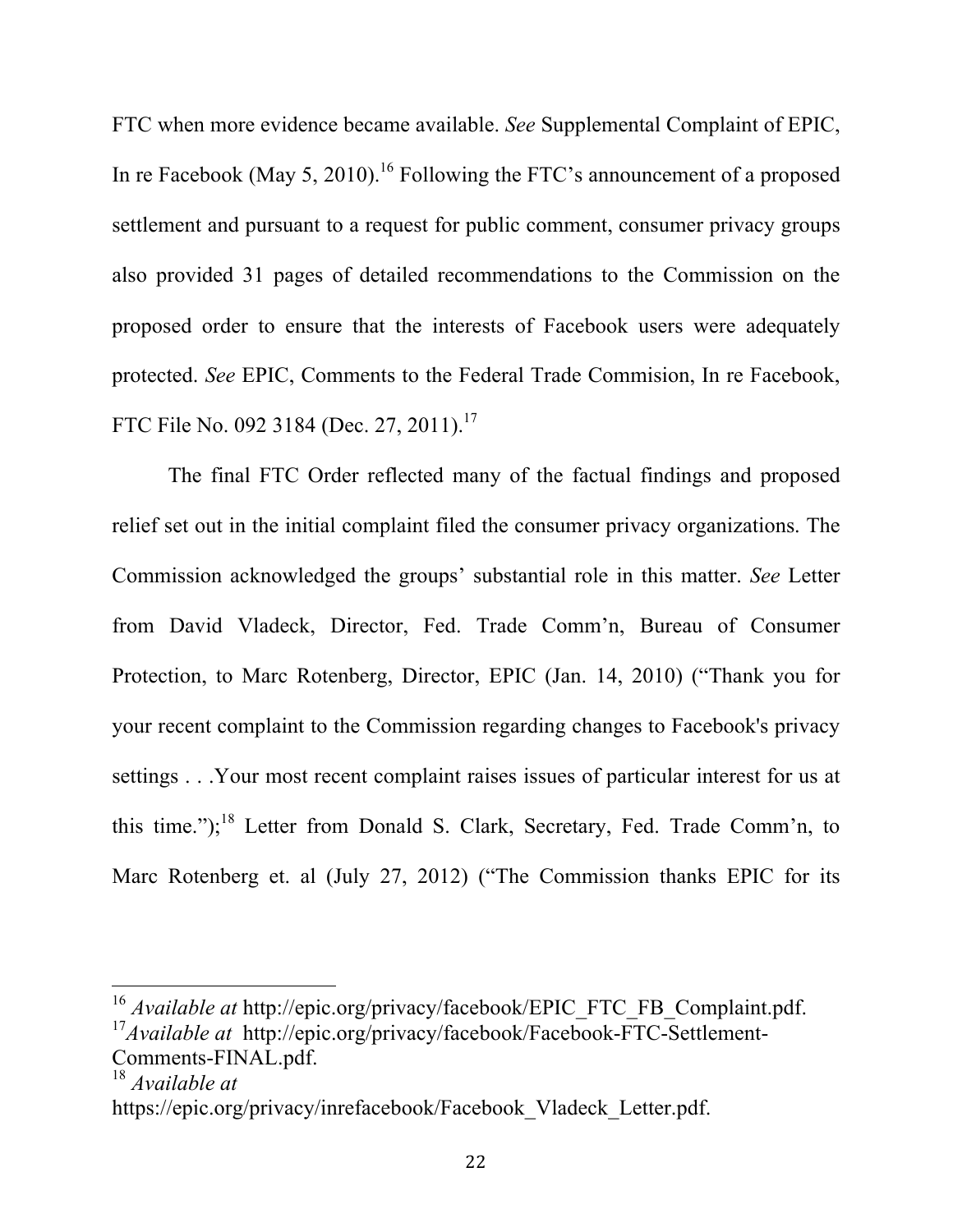petition and other correspondence about Facebook's privacy practices and appreciates its support of the proposed complaint.").<sup>19</sup>

But remarkably in the *Fraley* matter, which raised only a small subset of the issues the consumer privacy groups pursued with the FTC, EPIC and other consumer privacy organizations were excluded by class counsel from the proposed *cy pres* allocation. The proposed settlement instead includes a dozen organizations that *did not participate* in the FTC case against Facebook or propose any relief for Facebook users.

# *2) Use of class action settlement to insulate defendant from related claims*

Under the *Fraley* Settlement all class and subclass members who do not affirmatively request to be excluded will be barred from bringing suit over any the "released claims" in this case. The Settlement provides in Section 5.2:

**5.2 Class Members' Release.** Upon the entry of the Final Order and Judgment, Plaintiffs and *all Class Members, including all Minor Subclass Members* (and their parents or legal guardians on all Minor Subclass Members' behalf), who do not validly and timely request to be excluded from the proposed Settlement, and each of their respective successors, assigns, legatees, heirs, and personal representatives (collectively the "Releasing Parties") shall be deemed to *have fully, finally, and forever released*, relinquished, and discharged against Facebook and all other persons and entities, including but not limited to persons and entities that have purchased Sponsored Stories from Facebook, and each of their direct or indirect parents, wholly or majority-owned subsidiaries, affiliated and related entities, predecessors, successors and assigns, partners, privities, and

<sup>&</sup>lt;sup>19</sup> Available at https://epic.org/privacy/facebook/Facebook-Ltr-To-EPIC-07-27-12.pdf.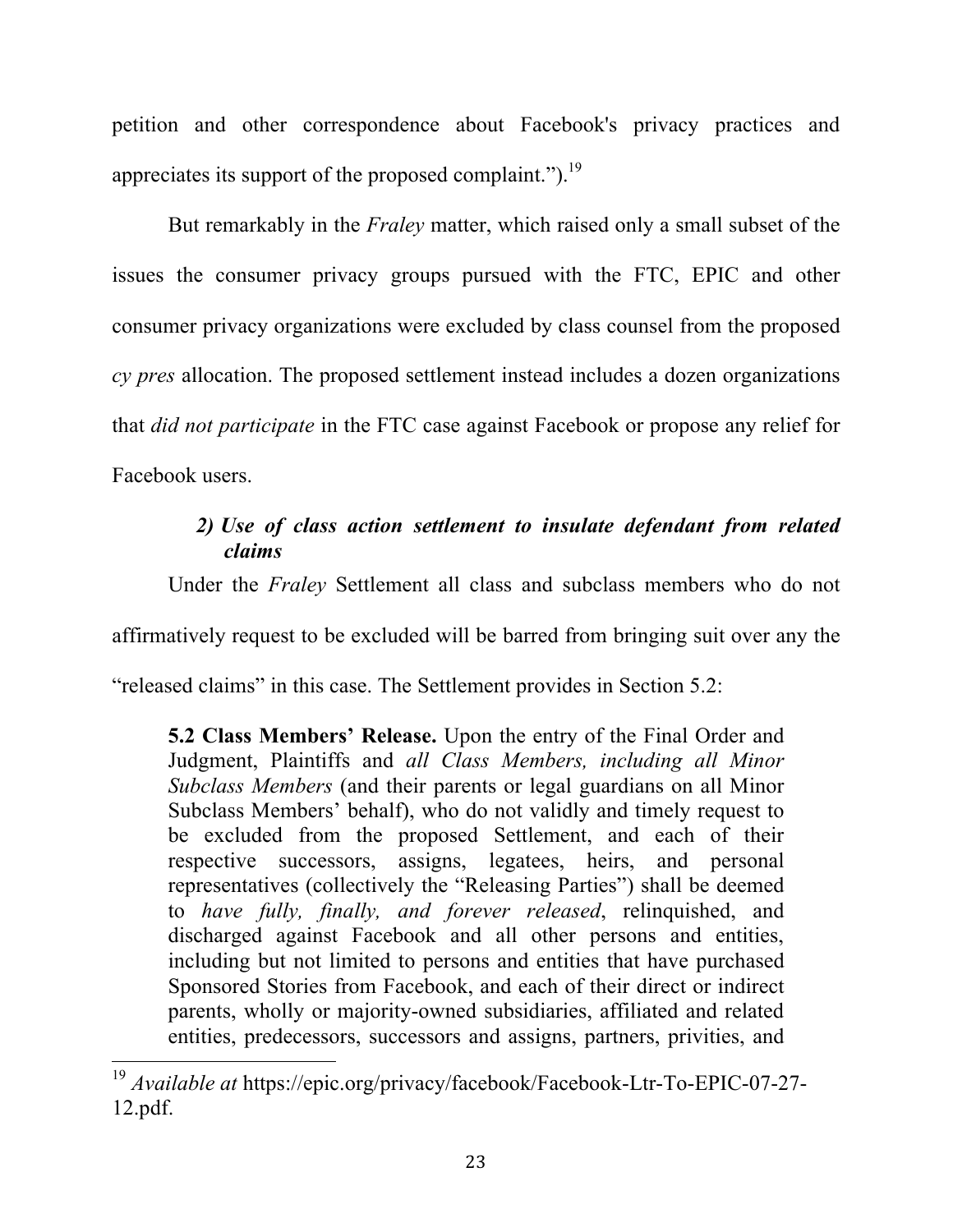any of their present and former directors, officers, employees, shareholders, agents, representatives, attorneys, accountants, insurers, and all persons acting by, through, under, or in concert with them, or any of them (collectively the "Released Parties"), *all manner of action*, causes of action, claims, demands, rights, suits, obligations, debts, contracts, agreements, promises, liabilities, damages, charges, penalties, losses, costs, expenses, and attorneys' fees, of any nature whatsoever, known or unknown claims, in law or equity, fixed or contingent, *which the Releasing Parties have or may have against the Released Parties arising out of or relating to any of the acts*, omissions, or other conduct that was or could have been alleged in the Action, *including but not limited to any and all acts, omissions, or other conduct related to the display of any Class Member's name*, nickname, pseudonym, profile picture, photograph, likeness, or identity in a Sponsored Story ("Released Claims").

#### ER 44 (ASAR § 5.2) (emphasis added).

Through this settlement Facebook will perfect its immunity from all other misappropriation claims arising from the Sponsored Stories program prior to the conclusion of this case. Many Facebook users live in states that require affirmative parental consent for the use of a minor's likeness for commercial gain, but those users would be barred from seeking relief under this Settlement. Other users who would have rightfully expected Facebook's compliance with the August 2012 FTC Order would be barred from seeking relief for unfair business practices associated with the Sponsored Stories program.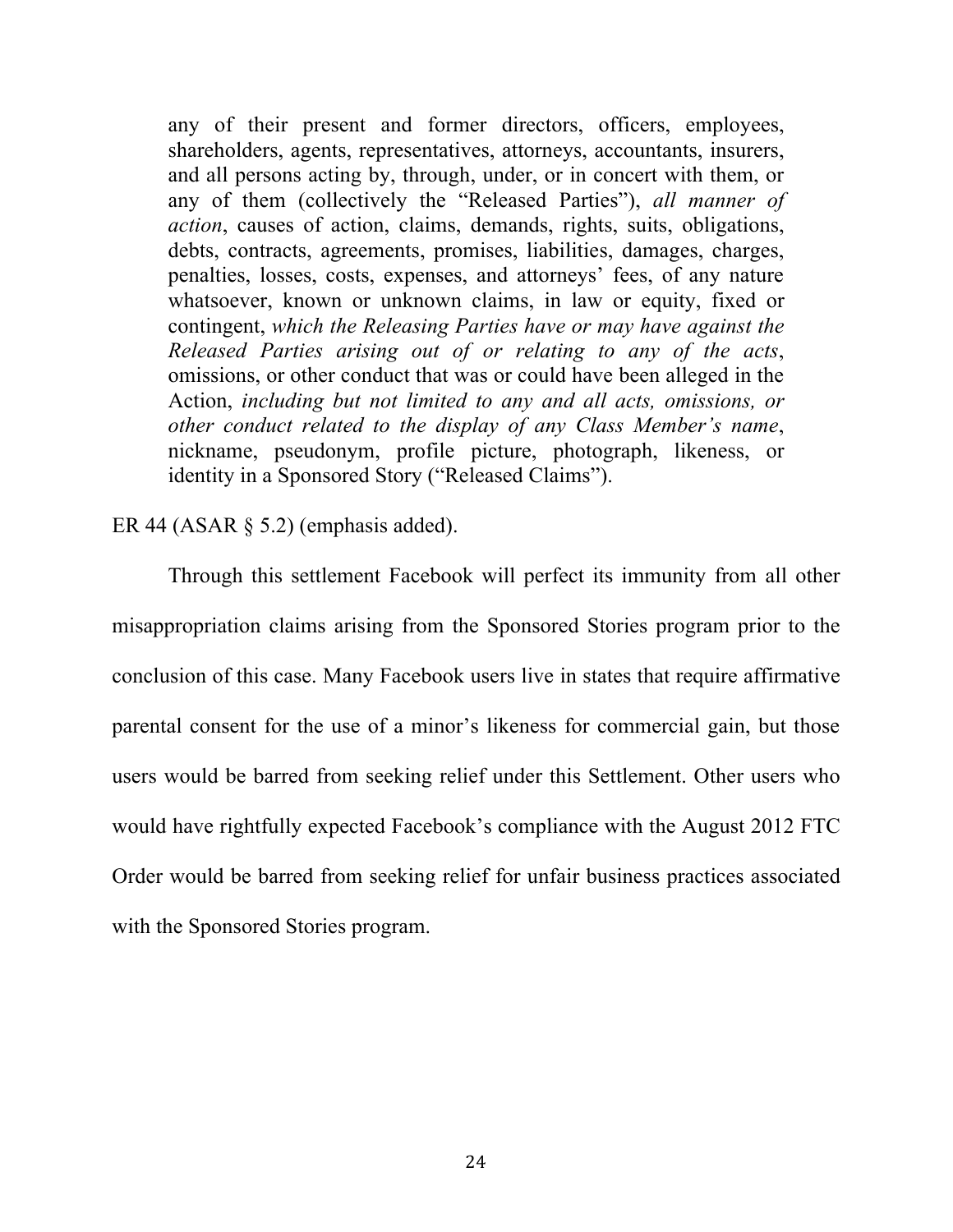### **B. The Ninth Circuit Has Previously Expressed Concern About the Selection of** *Cy Pres* **Beneficiaries Not Aligned with the Interests of Silent Class Members**

This Circuit has repeatedly emphasized that "[w]hen selection of *cy pres* beneficiaries is not tethered to the nature of the lawsuit and the interests of the silent class members, the selection process may answer to the whims and self interests of the parties, their counsel, or the court." *Dennis v. Kellogg, Co.*, 697 F.3d 858, 867 (9th Cir. 2012) (citing *Nachschin v. AOL, LLC*, 663 F.3d 1034, 1039 (9th Cir. 2011)). "Even where *cy pres* is considered, it will be rejected when the proposed distribution fails to provide the "next best" distribution." *Six (6) Mexican Workers v. Arizona Citrus Growers*, 904 F.3d 1301, 1308 (9th Cir. 1990).

Prior to the Supreme Court's denial of Certiorari in *Lane*, the Ninth Circuit denied the appellants' petition for rehearing *en banc*, over the dissent of six circuit judges. In their dissenting opinion, the judges noted that Facebook's "Digital Trust Foundation," which was the proposed *cy pres* recipient in *Lane*, had "*no* record of service" and its award of settlement funds "simply does not advance the objectives of the statutes upon which plaintiffs relied in their suit." *Marek v. Lane*, 703 F.3d 791, 793-94 (9th Cir. 2013). As the judges explained, the new Facebook-controlled *cy pres* beneficiary created by the proposed settlement in *Lane* might be able to " teach Facebook users how to create strong passwords, tinker with their privacy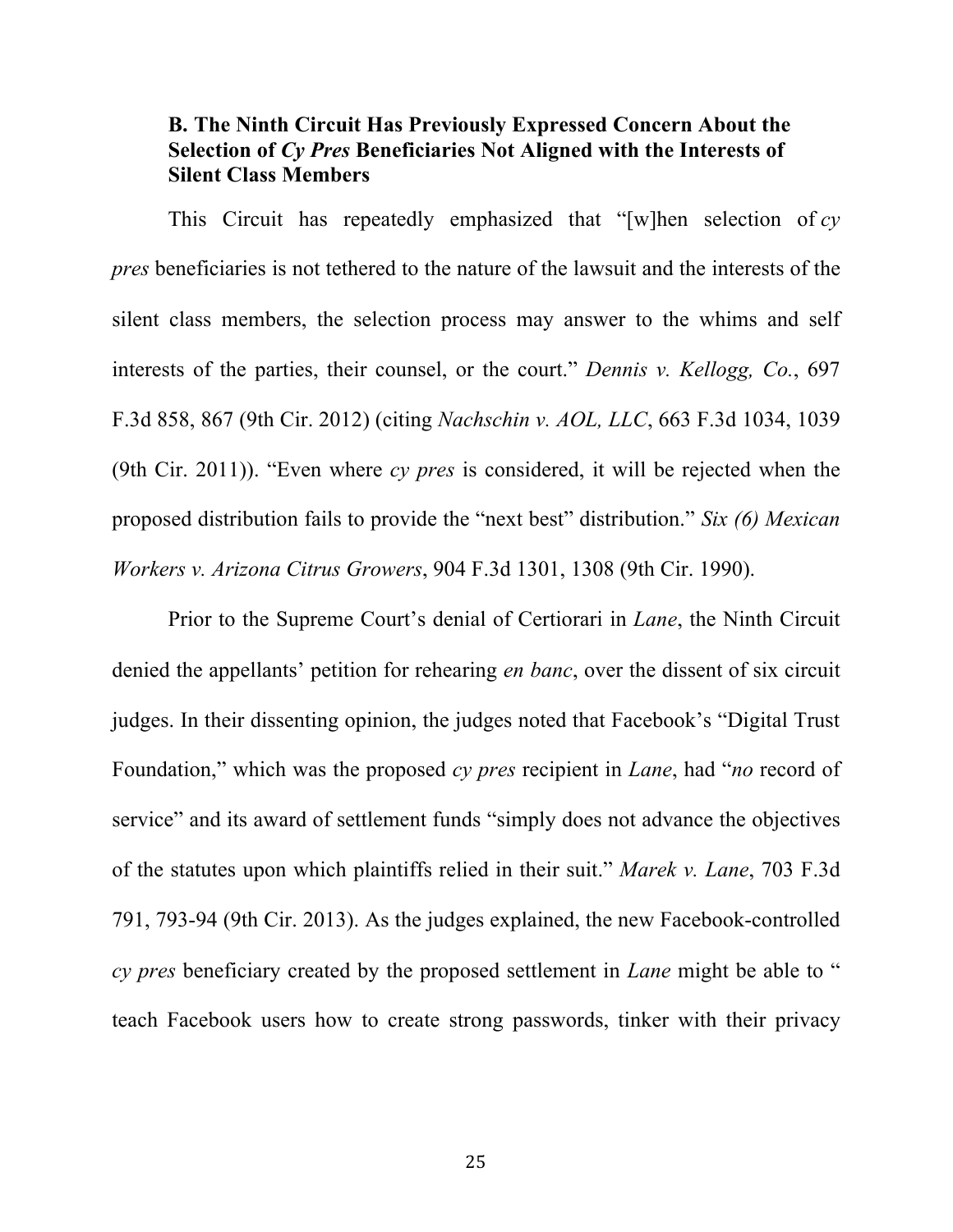settings, and generally be more cautious online, but it can't teach users how to protect themselves from Facebook's deliberate misconduct." *Id*. at 794-95.

## **IV. Amici EPIC and Others Have Actively Sought to Improve the Settlement Terms But Still Conclude that the Final Settlement is Fatally Flawed and Must Be Rejected**

EPIC and other consumer privacy organizations urged the courts below that considered this matter to modify the settlement terms to protect the interests of class members, to advance the purpose of the litigation, and to safeguard important privacy interests. *See* Letter from Marc Rotenberg, President, EPIC to the Honorable Richard G. Seeborg (Aug. 20, 2013) [hereinafter Seeborg Letter];<sup>20</sup> Letter from Marc Rotenberg, Executive Director, EPIC to the Honorable Lucy H. Koh (Jul. 12, 2012) [hereinafter Jul. 12th Koh Letter];<sup>21</sup> Letter from EPIC et al. to the Honorable Lucy H. Koh (Jul. 11, 2012) [hereinafter Jul. 11th Koh Letter]. $^{22}$ 

EPIC first addressed the inadequacy of the injunctive relief offered under the proposed settlement in a July 12, 2012 letter to Judge Koh. In that letter, EPIC described how "Facebook's advertising strategies have consistently threatened the ability of consumers to control their image." July 12th Koh Letter at 1. EPIC described Facebook's repeated attempts to profit off the appropriation of user

<sup>&</sup>lt;sup>20</sup> Available at http://epic.org/privacy/facebook/Seeborg-Ltr-8-20-12.pdf.

<sup>21</sup> *Available at* http://epic.org/privacy/facebook/EPIC-Ltr-Koh-Fraley%207-12- 12.pdf.

<sup>22</sup> *Available at* http://epic.org/privacy/facebook/EPIC-et-al-Fraley-Cy-Pres-Ltr-7- 12-12.pdf.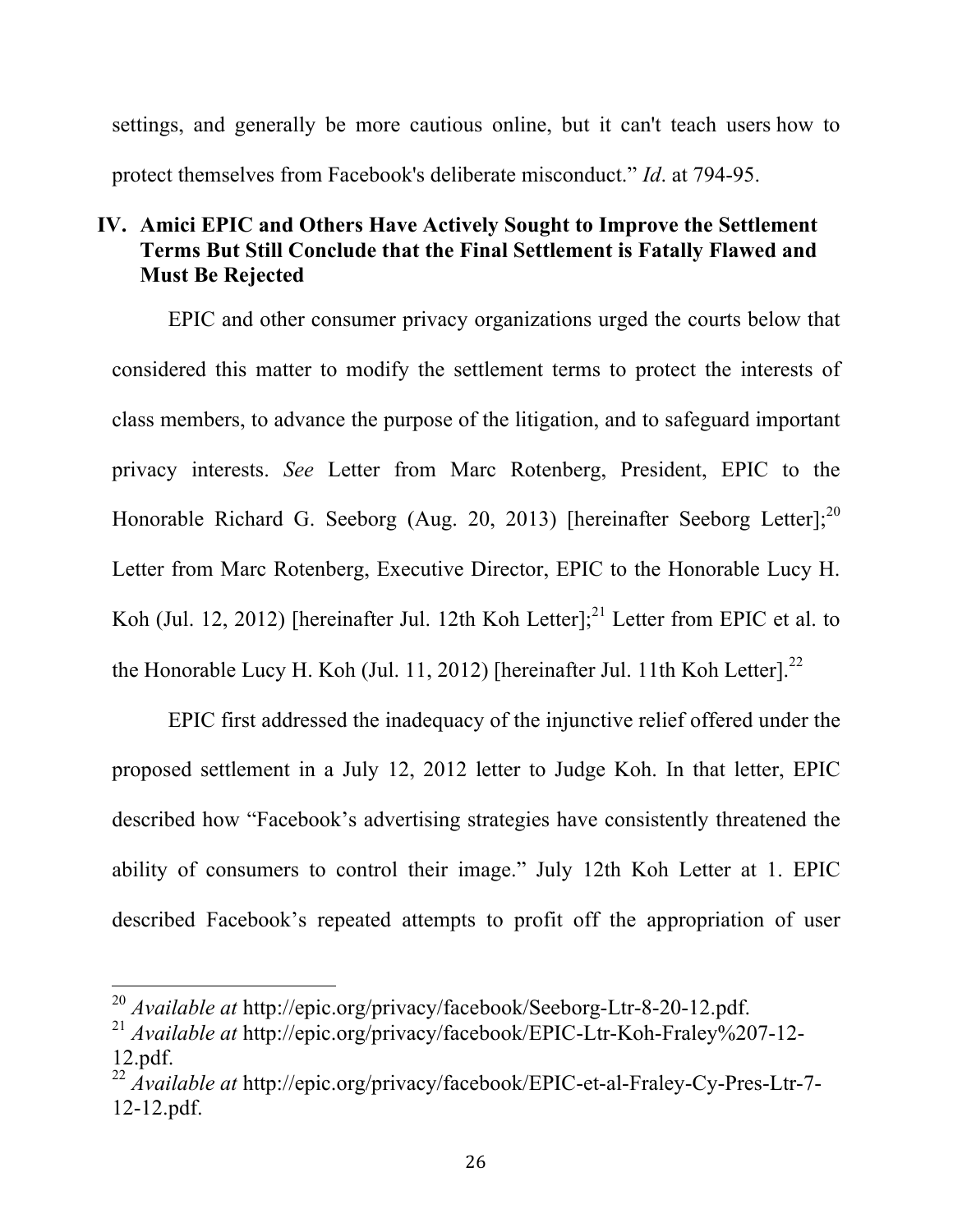images, including the "Beacon" program that led to an FTC consent decree and a class action lawsuit. *Id* at 2. EPIC identified three critical flaws in the proposed settlement: (1) the reliance on a "notice and choice" privacy model, (2) the lack of a clear definition for the proposed user privacy controls, and (3) the "opt-out" nature of the program. *Id*. at 3-4. EPIC emphasized that the effect of the proposed settlement would be "to allow Facebook to continue the very business practices that gave rise to this lawsuit." *Id*. at 5.

EPIC argued that the "*mere opportunity* that class members might control their appearance in Sponsored Stories cannot provide a benefit to the class because this possibility already exists: users can avoid Sponsored Stories by avoiding interactions (like check-ins, posts, etc.) with products with which they do not wish to be associated." July 12th Koh Letter at 5. EPIC argued that this is an especially hollow remedy given what we now know about consumer behaviors and default rules. The "default setting is likely to go unchanged by the class members, as individuals tend to follow default settings even when given the chance to change these settings." *Id*. at 5 (citing Richard H. Thaler & Cass R. Sunstein, *Nudge: Improving Decisions About Health, Wealth, and Happiness* (2008)). By allowing Facebook to maintain a default "consent" rule regarding user Sponsored Stories, the proposed settlement essentially ensures that they will not be enabled.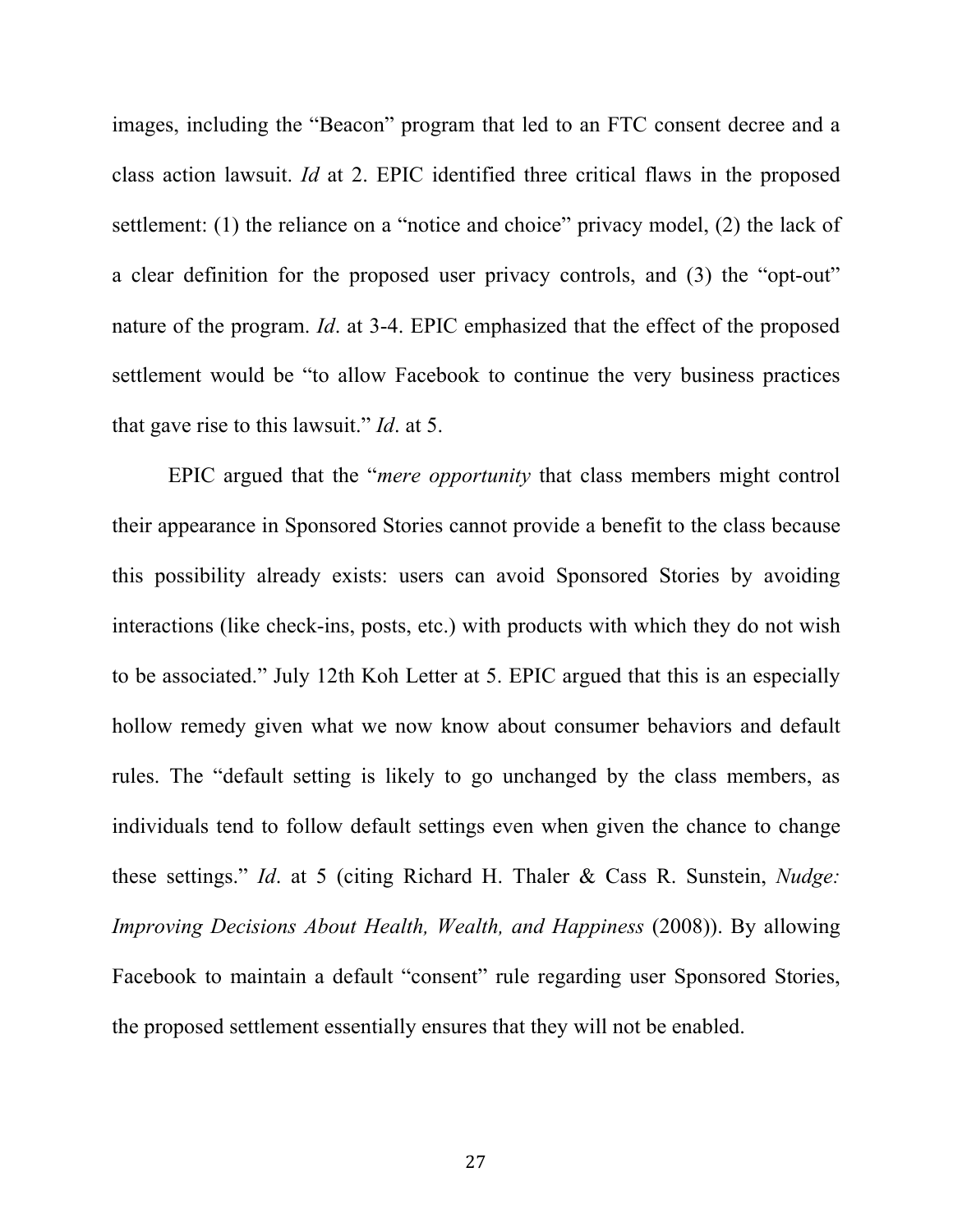EPIC and other consumer privacy organizations also addressed the unfair distribution of *cy pres* funds in the proposed settlement agreement in a letter to Judge Koh on July 11, 2012. *See* July 11th Koh Letter. The letter explained that

The interests of the class members are best served by supporting those consumer, privacy, and academic organizations that routinely represent class members before federal and state agencies, that seek to establish stronger privacy protections for Facebook users, and that provide direct assistance to those who confront privacy problems.

*Id*. at 2-3. EPIC and the other consumer privacy organizations have advocated on behalf of Facebook users before the FTC and other government agencies. The organizations further explained that "[t]he risk of improper exclusion of an appropriate *cy pres* recipient is very real," *id*. at 8, as Judge Ware recognized in the Google Buzz Order. *In re Google Buzz Privacy Litigation*, No. 10-672, 2011 WL 7460099 (N.D. Cal. Mar. 31, 2011).

The case was then reassigned to Judge Richard Seeborg. ER 195 (reassigning case pursuant to Order of Recusal, ECF No. 209). Judge Seeborg denied preliminary approval of the proposed settlement agreement because the parties had not adequately explained the basis for their proposed \$10 million settlement fund. ER 138. Subsequent to the rejection of the preliminary agreement, EPIC wrote to Judge Seeborg to highlight the significance of the FTC's consent order with Facebook regarding privacy violations. Seeborg Letter at 1. Compared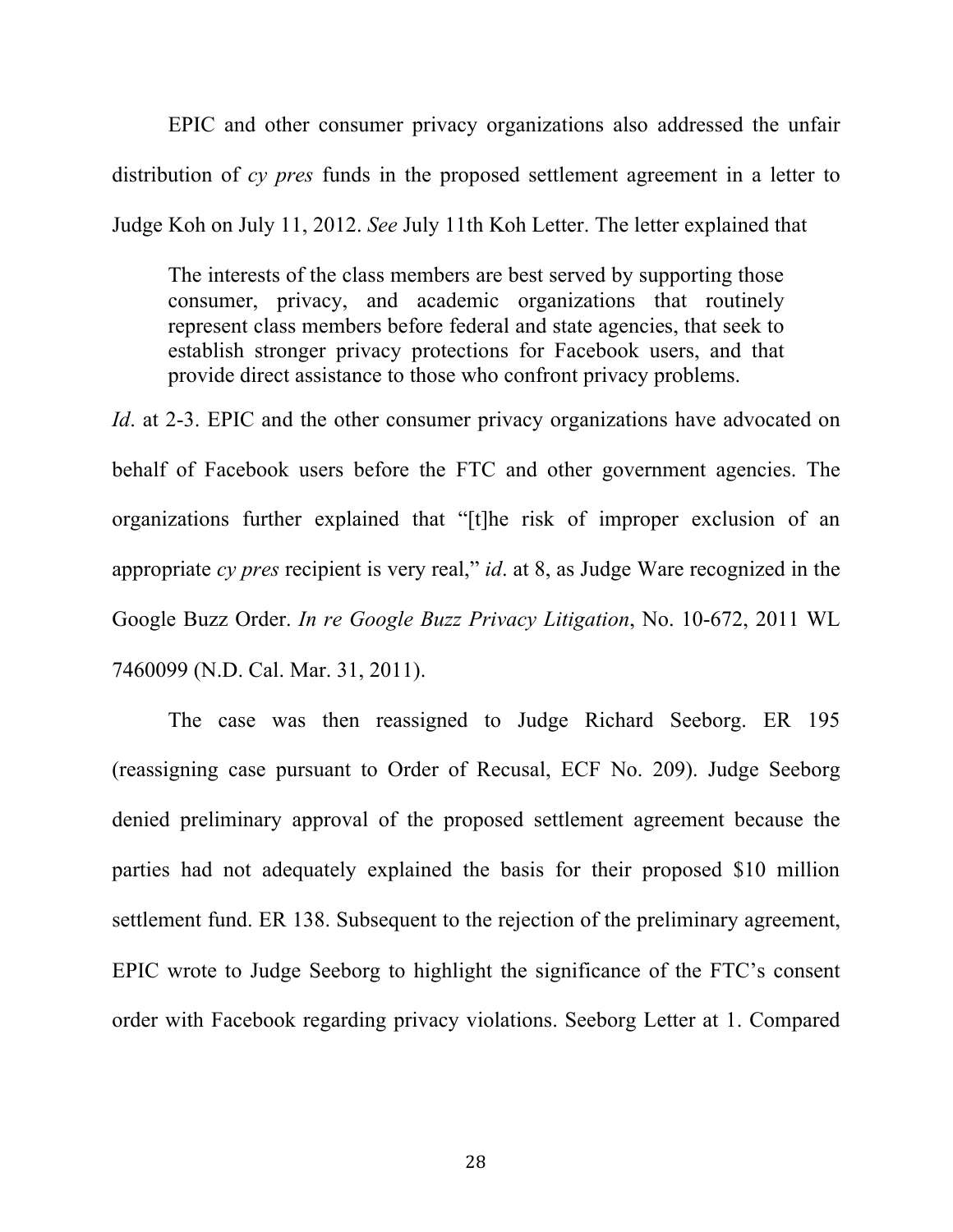with the relief granted by the FTC Order, see discussion *supra* at II.A, the proposed benefits offered in the Settlement are inconsequential.

In its order denying preliminary approval, the lower court held that Facebook had failed to provide an actual relief to class members. ER 138. The parties subsequently amended the Settlement to provide for a \$10 million fund that would be distributed to class members upon application. ER 33-36. As a result of this change, a limited number of class members (less than 1%) are eligible to receive monetary relief of up to \$15 each. *Id*. EPIC acknowledges this is a change in the Settlement that benefits some of the class members, and resulted in part from a recommendation to the lower court. However, while it is important to provide relief to injured parties for past harms, it is not sufficient in light of Facebook's planned exploitation of user images and identities. In such a circumstance the relief to class members is wholly insufficient, particularly when the vast majority of Facebook users will receive nothing for the future use of their name and likeness for commercial endorsement.

The amendments approved by the lower court have not adequately addressed the flaws in the Settlement. Under the Settlement, Facebook would be allowed to continue the very practice that gave rise to the users' cause of action. The Settlement would authorize the unlawful use of minor images without parental consent, and would provide no meaningful injunctive relief to class members. In

29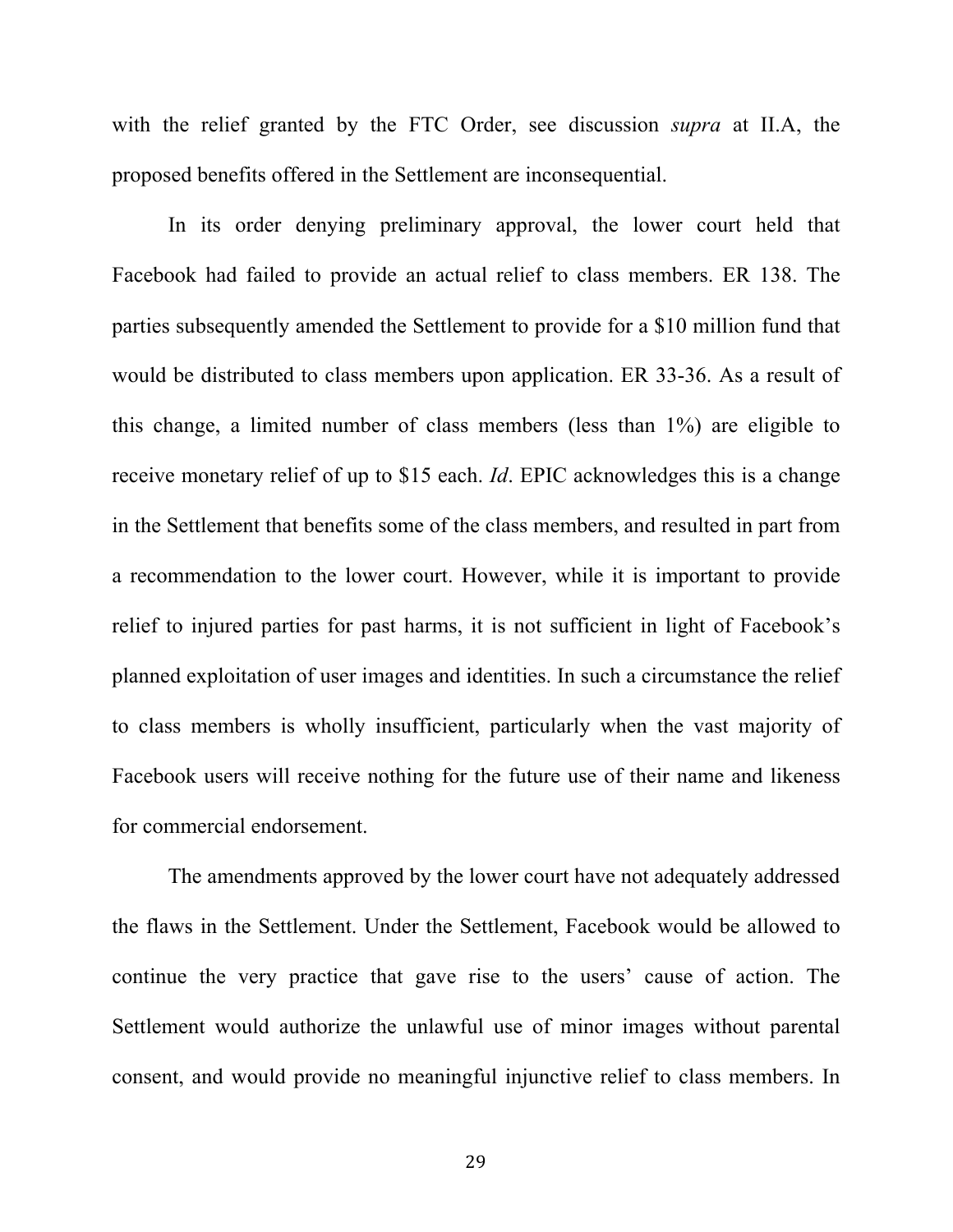addition, the Settlement includes an unfair distribution of potential *cy pres* funds. One of the *cy pres* beneficiaries designated in the Settlement has even declined to accept the proposed award because of this unfairness. Any benefits to the silent class members will be illusory, and in exchange they will have lost their legal right to challenge Facebook's privacy violations. The Court should reject this settlement because it would authorize unlawful conduct and is fundamentally unfair to class members and provides no meaningful benefit to Facebook users.

#### **CONCLUSION**

Amicus respectfully requests this Court vacate the lower court's approval of the settlement.

Respectfully submitted,

\_\_\_*/s/ Marc Rotenberg*\_\_\_\_\_\_\_\_\_\_

Marc Rotenberg *Counsel of Record* Alan Butler Julia Horwitz Electronic Privacy Information Center 1718 Connecticut Ave. NW, Suite 200 Washington, DC 20009 (202) 483-1140